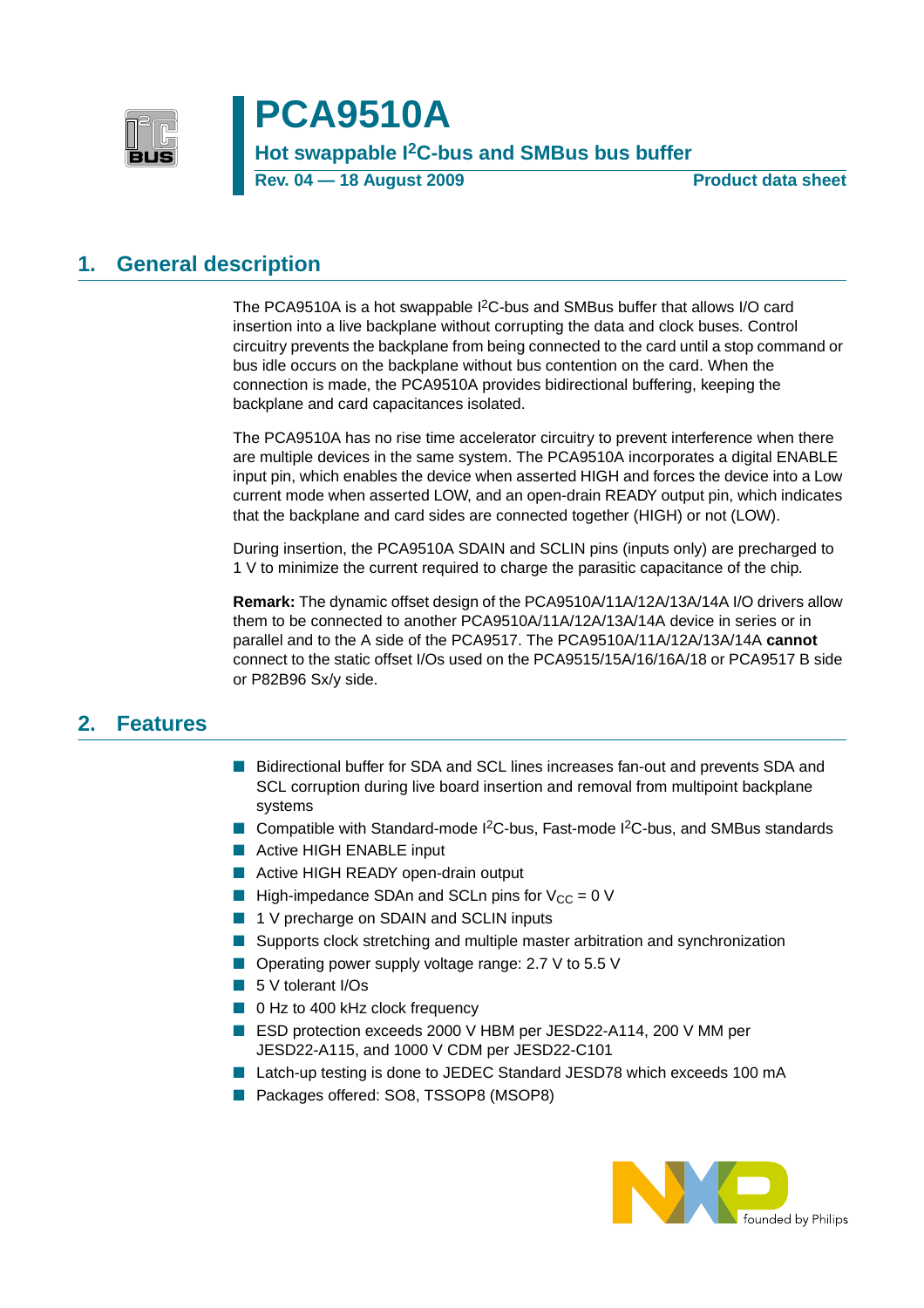# <span id="page-1-1"></span>**3. Applications**

■ cPCI, VME, AdvancedTCA cards and other multipoint backplane cards that are required to be inserted or removed from an operating system

### <span id="page-1-2"></span>**4. Feature selection**

#### **Table 1. Feature selection chart**

| <b>Feature</b>                                                                               |         |     |     | PCA9510A PCA9511A PCA9512A PCA9513A PCA9514A |     |
|----------------------------------------------------------------------------------------------|---------|-----|-----|----------------------------------------------|-----|
| Idle detect                                                                                  | yes     | yes | yes | yes                                          | yes |
| High-impedance SDA, SCL pins for $V_{CC} = 0$ V                                              | yes     | yes | yes | yes                                          | yes |
| Rise time accelerator circuitry on SDAn and SCLn pins                                        |         | yes | yes | yes                                          | yes |
| Rise time accelerator circuitry hardware disable pin for<br>lightly loaded systems           | ٠       |     | yes |                                              | ۰   |
| Rise time accelerator threshold 0.8 V versus 0.6 V<br>improves noise margin                  |         |     |     | yes                                          | yes |
| Ready open-drain output                                                                      | yes     | yes |     | yes                                          | yes |
| Two $V_{CC}$ pins to support 5 V to 3.3 V level translation with -<br>improved noise margins |         |     | yes | ۰                                            | ۰   |
| 1 V precharge on all SDAn and SCLn pins                                                      | in only | yes | yes |                                              |     |
| 92 µA current source on SCLIN and SDAIN for PICMG<br>applications                            | ٠       |     |     | yes                                          |     |

# <span id="page-1-3"></span>**5. Ordering information**

#### **Table 2. Ordering information**

 $T_{amb} = -40$  °C to +85 °C.

| Topside<br>Type number |                | <b>Package</b>        |                                                                     |          |  |  |  |
|------------------------|----------------|-----------------------|---------------------------------------------------------------------|----------|--|--|--|
|                        | mark           | <b>Name</b>           | <b>Description</b>                                                  | Version  |  |  |  |
| PCA9510AD              | <b>PA9510A</b> | SO <sub>8</sub>       | plastic small outline package; 8 leads; body width 3.9 mm           | SOT96-1  |  |  |  |
| PCA9510ADP             | 9510A          | TSSOP8 <sup>[1]</sup> | plastic thin shrink small outline package; 8 leads; body width 3 mm | SOT505-1 |  |  |  |

<span id="page-1-0"></span>[1] Also known as MSOP8.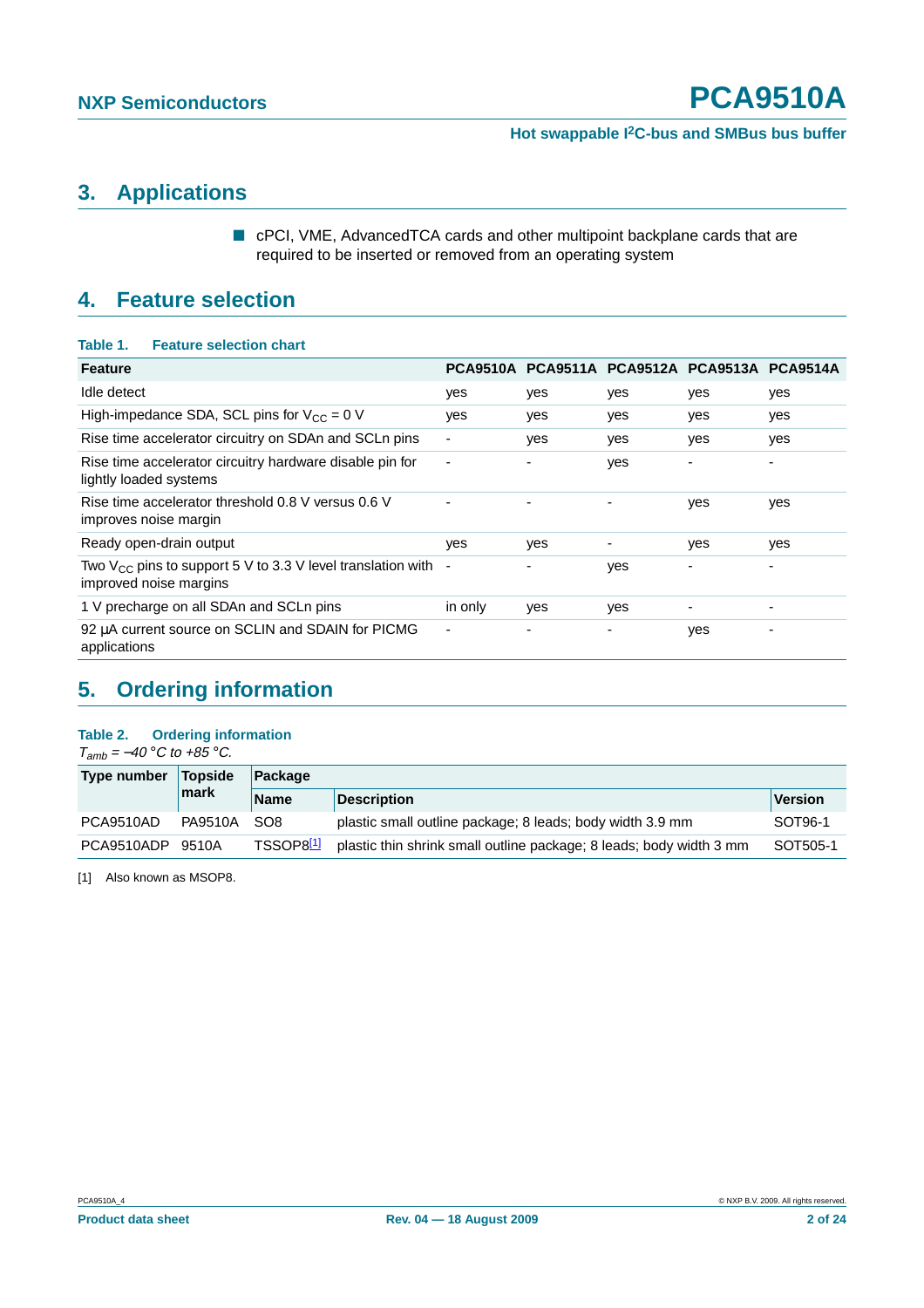#### **Hot swappable I2C-bus and SMBus bus buffer**

# <span id="page-2-1"></span>**6. Block diagram**

<span id="page-2-0"></span>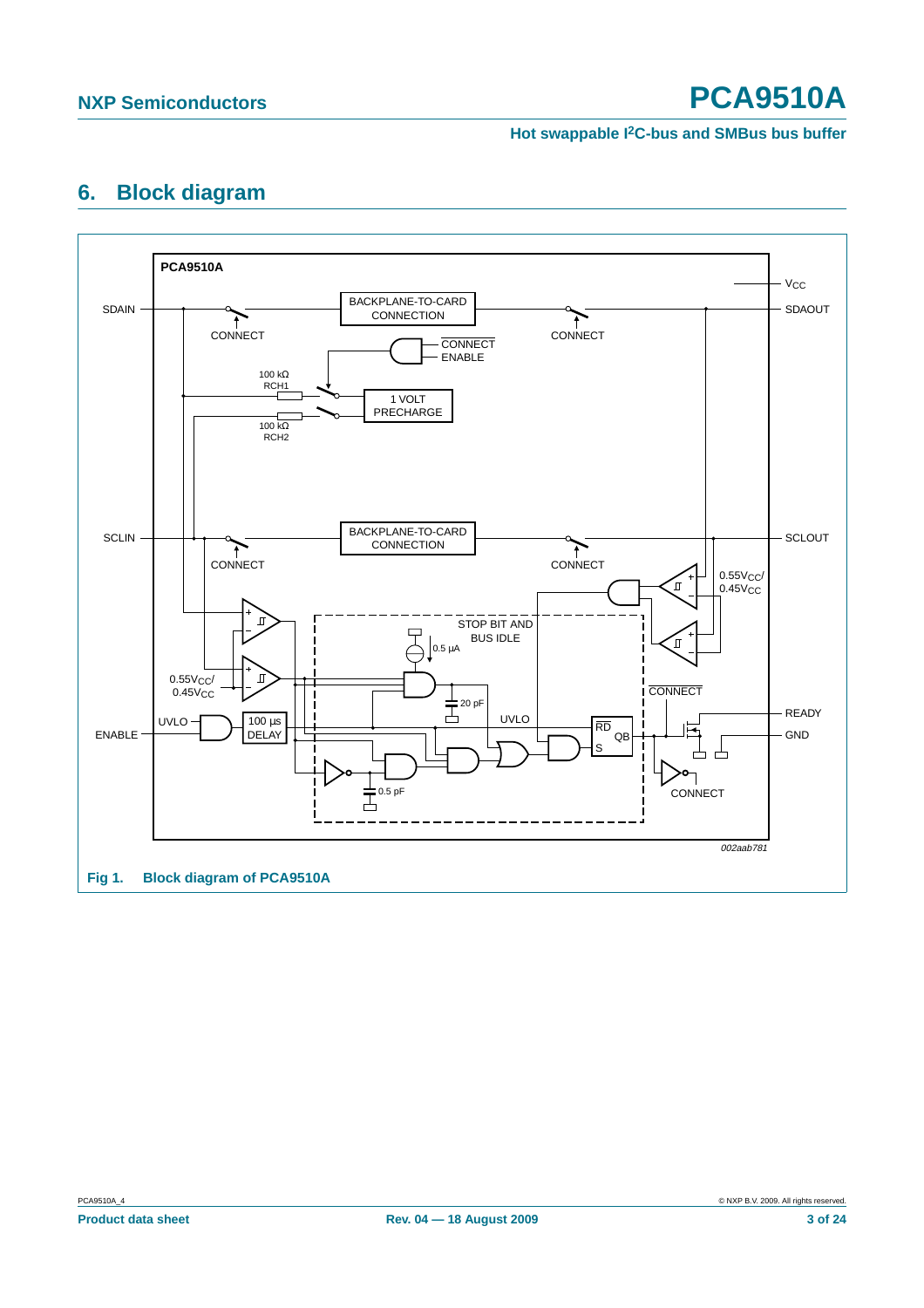**Hot swappable I2C-bus and SMBus bus buffer**

# <span id="page-3-1"></span><span id="page-3-0"></span>**7. Pinning information**

### **7.1 Pinning**



### <span id="page-3-2"></span>**7.2 Pin description**

| Table 3.      | <b>Pin description</b> |                                                                                                                                                                                                    |
|---------------|------------------------|----------------------------------------------------------------------------------------------------------------------------------------------------------------------------------------------------|
| Symbol        | <b>Pin</b>             | <b>Description</b>                                                                                                                                                                                 |
| <b>ENABLE</b> | 1                      | Chip enable. Grounding this input puts the part in a Low current $(< 1 \mu A)$<br>mode. It also disables the rise time accelerators, isolates SDAIN from<br>SDAOUT and isolates SCLIN from SCLOUT. |
| <b>SCLOUT</b> | 2                      | serial clock output to and from the SCL bus on the card                                                                                                                                            |
| <b>SCLIN</b>  | 3                      | serial clock input to and from the SCL bus on the backplane                                                                                                                                        |
| <b>GND</b>    | 4                      | ground supply; connect this pin to a ground plane for best results                                                                                                                                 |
| <b>READY</b>  | 5                      | open-drain output which pulls LOW when SDAIN and SCLIN are<br>disconnected from SDAOUT and SCLOUT, and goes HIGH when the two<br>sides are connected                                               |
| <b>SDAIN</b>  | 6                      | serial data input to and from the SDA bus on the backplane                                                                                                                                         |
| <b>SDAOUT</b> | 7                      | serial data output to and from the SDA bus on the card                                                                                                                                             |
| $V_{\rm CC}$  | 8                      | power supply                                                                                                                                                                                       |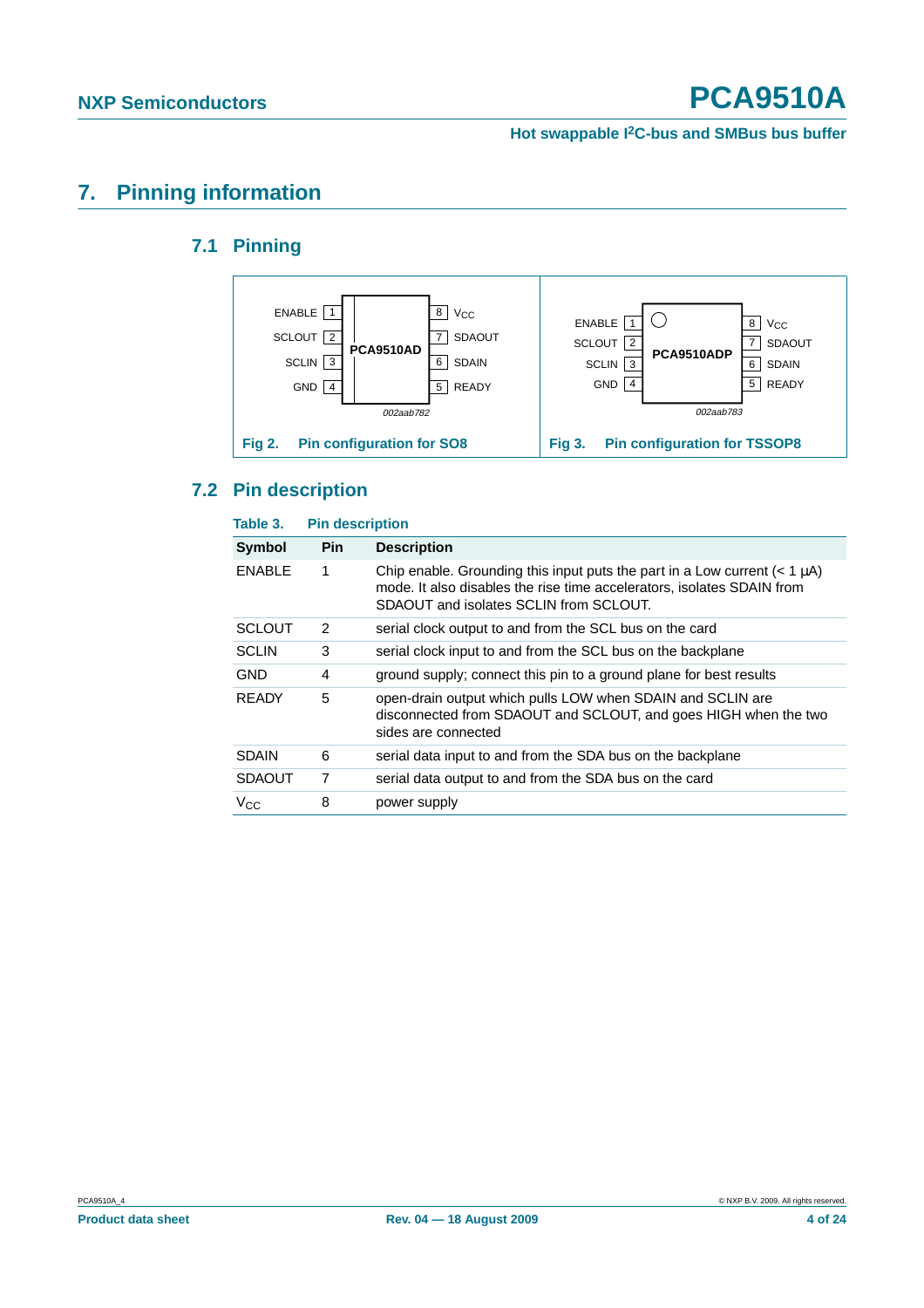### <span id="page-4-1"></span><span id="page-4-0"></span>**8. Functional description**

Refer to [Figure 1 "Block diagram of PCA9510A".](#page-2-0)

#### **8.1 Start-up**

An undervoltage and initialization circuit holds the parts in a disconnected state which presents high-impedance to all SDAn and SCLn pins during power-up. A LOW on the ENABLE pin also forces the parts into the low current disconnected state when the  $I_{\rm CC}$  is essentially zero. As the power supply is brought up and the ENABLE is HIGH or the part is powered and the ENABLE is taken from LOW to HIGH, it enters an initialization state where the internal references are stabilized and the precharge circuit is enabled. At the end of the initialization state the 'Stop Bit And Bus Idle' detect circuit is enabled. With the ENABLE pin HIGH long enough to complete the initialization state  $(t_{en})$  and remaining HIGH when all the SDAn and SCLn pins have been HIGH for the bus idle time or when all pins are HIGH and a STOP condition is seen on the SDAIN and SCLIN pins, SDAIN is connected to SDAOUT and SCLIN is connected to SCLOUT. The 1 V precharge circuitry is activated during the initialization and is deactivated when the connection is made. The precharge circuitry pulls up the SDAIN and SCLIN input pins to 1 V through individual 100 kΩ nominal resistors. This precharges the pins to 1 V to minimize the worst case disturbances that result from inserting a card into the backplane where the backplane and the card are at opposite logic levels.

#### <span id="page-4-2"></span>**8.2 Connect circuitry**

Once the connection circuitry is activated, the behavior of SDAIN and SDAOUT as well as SCLIN and SCLOUT become identical with each acting as a bidirectional buffer that isolates the input capacitance from the output bus capacitance while communicating the logic levels. A LOW forced on either SDAIN or SDAOUT will cause the other pin to be driven to a LOW by the part. The same is also true for the SCLn pins. Noise between  $0.7V_{CC}$  and  $V_{CC}$  is generally ignored because a falling edge is only recognized when it falls below  $0.7V_{CC}$  with a slew rate of at least 1.25 V/ $\mu$ s. When a falling edge is seen on one pin, the other pin in the pair turns on a pull-down driver that is referenced to a small voltage above the falling pin. The driver will pull the pin down at a slew rate determined by the driver and the load initially, because it does not start until the first falling pin is below  $0.7V_{CC}$ . The first falling pin may have a fast or slow slew rate, if it is faster than the pull-down slew rate then the initial pull-down rate will continue. If the first falling pin has a slow slew rate then the second pin will be pulled down at its initial slew rate only until it is just above the first pin voltage then they will both continue down at the slew rate of the first.

Once both sides are LOW they will remain LOW until all the external drivers have stopped driving LOWs. If both sides are being driven LOW to the same value for instance, 10 mV by external drivers, which is the case for clock stretching and is typically the case for acknowledge, and one side external driver stops driving that pin will rise until the internal driver pulls it down to the offset voltage. When the last external driver stops driving a LOW, that pin will rise up and settle out just above the other pin as both rise together with a slew rate determined by the internal slew rate control and the RC time constant. As long as the slew rate is at least 1.25 V/µs, when the pin voltage exceeds 0.6 V for the PCA9510A, the pull-down driver is turned off.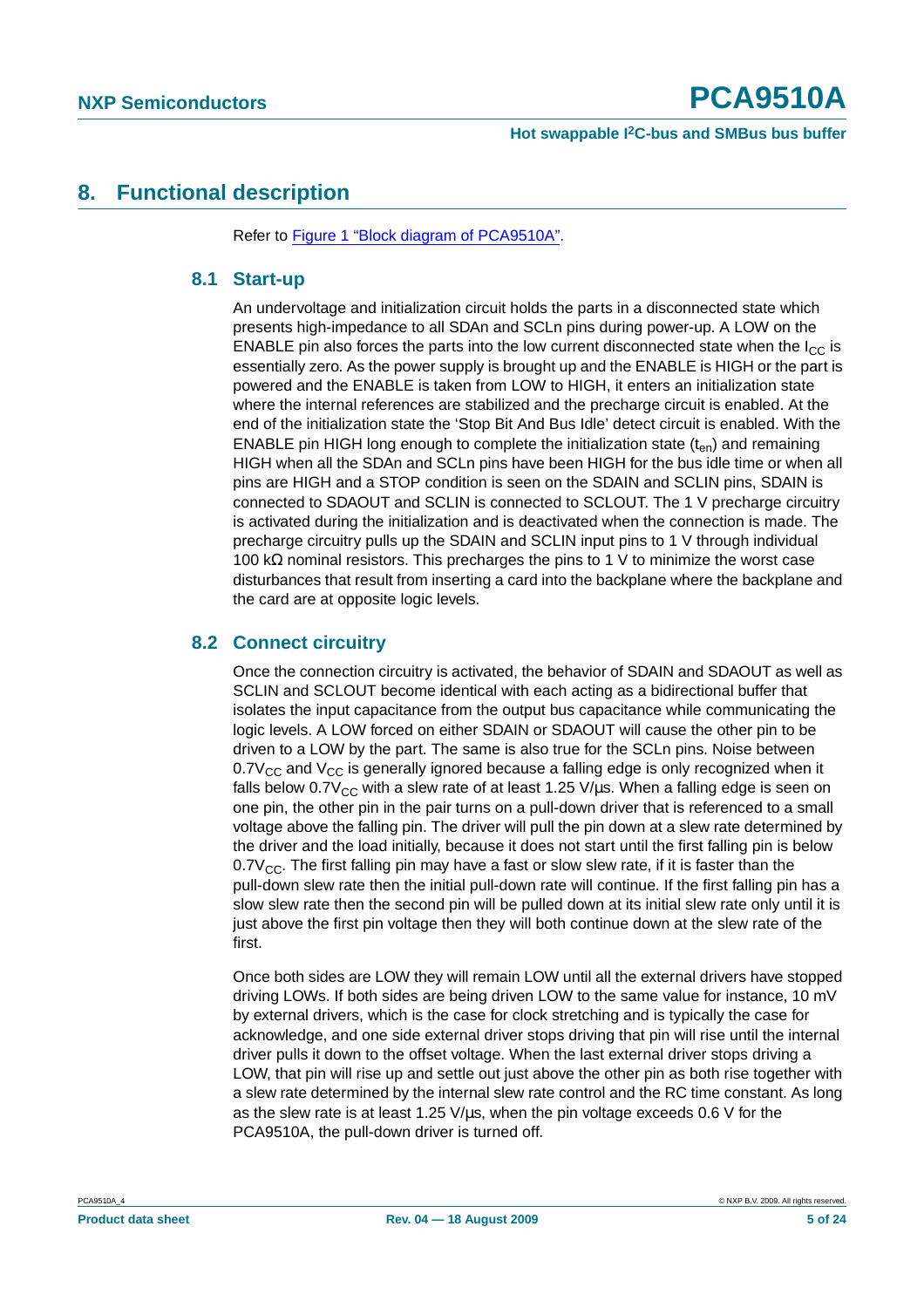#### <span id="page-5-1"></span>**8.3 Maximum number of devices in series**

Each buffer adds about 0.1 V dynamic level offset at 25 °C with the offset larger at higher temperatures. Maximum offset (V<sub>offset</sub>) is 0.150 V with a 10 kΩ pull-up resistor. The LOW level at the signal origination end (master) is dependent upon the load and the only specification point is the I<sup>2</sup>C-bus specification of 3 mA will produce  $V_{OL}$  < 0.4 V, although if lightly loaded the V<sub>OL</sub> may be ~0.1 V. Assuming V<sub>OL</sub> = 0.1 V and V<sub>offset</sub> = 0.1 V, the level after four buffers would be 0.5 V, which is only about 0.1 V below the threshold of the rising edge accelerator (about 0.6 V). With great care a system with four buffers may work, but as the  $V_{\text{OI}}$  moves up from 0.1 V, noise or bounces on the line will result in firing the rising edge accelerator thus introducing false clock edges. Generally it is recommended to limit the number of buffers in series to two, and to keep the load light to minimize the offset.

The PCA9510A (rise time accelerator is permanently disabled) and the PCA9512A (rise time accelerator can be turned off) are a little different with the rise time accelerator turned off because the rise time accelerator will not pull the node up, but the same logic that turns on the accelerator turns the pull-down off. If the  $V_{II}$  is above ~0.6 V and a rising edge is detected, the pull-down will turn off and will not turn back on until a falling edge is detected.



<span id="page-5-0"></span>Consider a system with three buffers connected to a common node and communication between the Master and Slave B that are connected at either end of buffer A and buffer B in series as shown in [Figure](#page-5-0) 4. Consider if the  $V_{\text{Ol}}$  at the input of buffer A is 0.3 V and the  $V_{OL}$  of Slave B (when acknowledging) is 0.4 V with the direction changing from Master to Slave B and then from Slave B to Master. Before the direction change you would observe  $V_{II}$  at the input of buffer A of 0.3 V and its output, the common node, is ~0.4 V. The output of buffer B and buffer C would be  $\sim$  0.5 V, but Slave B is driving 0.4 V, so the voltage at Slave B is 0.4 V. The output of buffer C is ~0.5 V. When the Master pull-down turns off, the input of buffer A rises and so does its output, the common node, because it is the only part driving the node. The common node will rise to 0.5 V before buffer B's output turns on, if the pull-up is strong the node may bounce. If the bounce goes above the threshold for the rising edge accelerator ~0.6 V the accelerators on both buffer A and buffer C will fire contending with the output of buffer B. The node on the input of buffer A will go HIGH as will the input node of buffer C. After the common node voltage is stable for a while the rising edge accelerators will turn off and the common node will return to ~0.5 V because the buffer B is still on. The voltage at both the Master and Slave C nodes would then fall to ~0.6 V until Slave B turned off. This would not cause a failure on the data line as long as the return to 0.5 V on the common node (~0.6 V at the Master and Slave C) occurred before the data set-up time. If this were the SCL line, the parts on buffer A and buffer C would see a false clock rather than a stretched clock, which would cause a system error.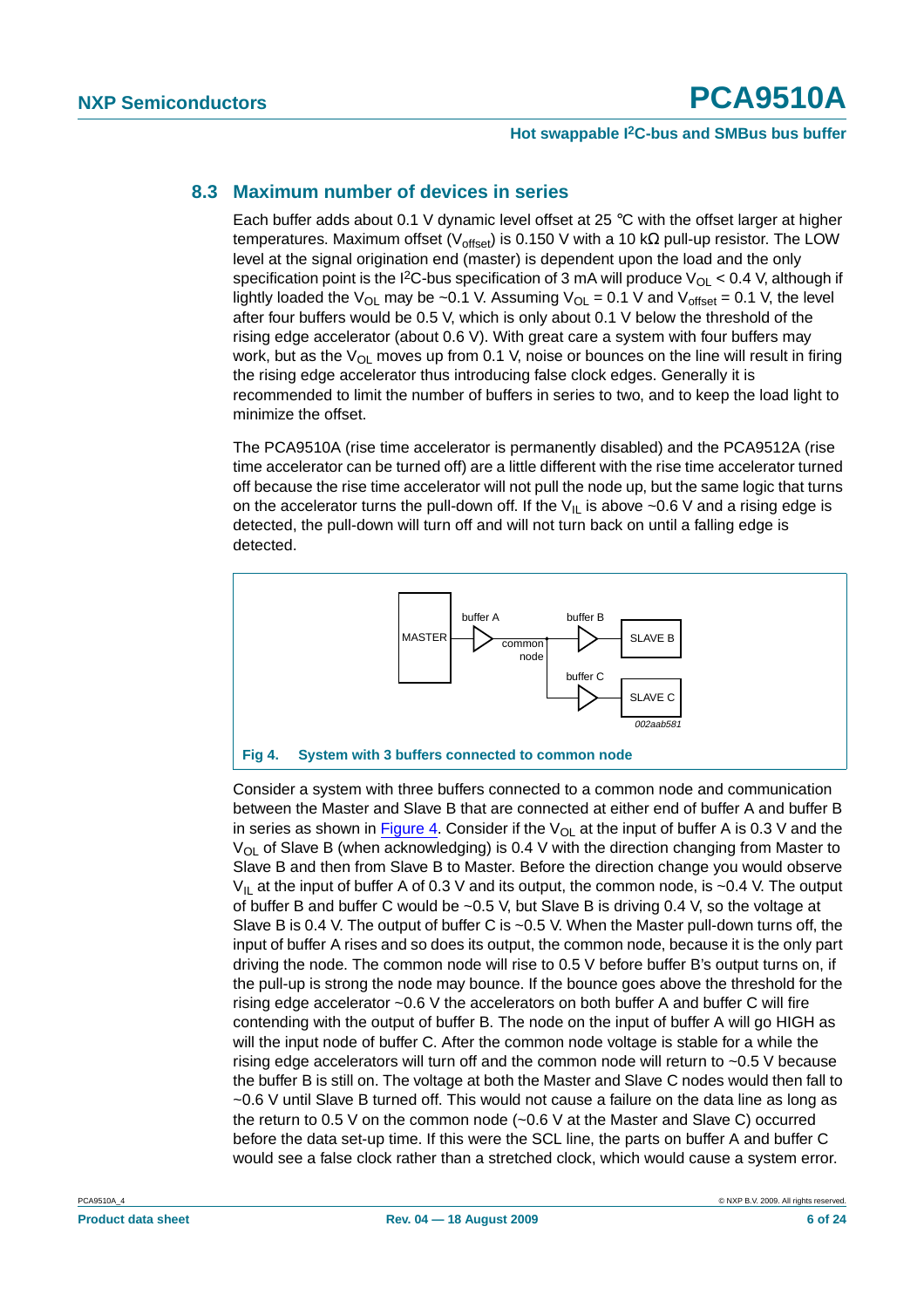#### <span id="page-6-2"></span>**8.4 Propagation delays**

The delay for a rising edge is determined by the combined pull-up current from the bus resistors and the rise time accelerator current source and the effective capacitance on the lines. If the pull-up currents are the same, any difference in rise time is directly proportional to the difference in capacitance between the two sides. The  $t_{\text{PI H}}$  may be negative if the output capacitance is less than the input capacitance and would be positive if the output capacitance is larger than the input capacitance, when the currents are the same.

The  $t_{PHL}$  can never be negative because the output does not start to fall until the input is below  $0.7V_{CC}$ , and the output turn on has a non-zero delay, and the output has a limited maximum slew rate, and even if the input slew rate is slow enough that the output catches up it will still lag the falling voltage of the input by the offset voltage. The maximum t<sub>PHL</sub> occurs when the input is driven LOW with zero delay and the output is still limited by its turn-on delay and the falling edge slew rate. The output falling edge slew rate is a function of the internal maximum slew rate which is a function of temperature,  $V_{CC}$  and process, as well as the load current and the load capacitance.

#### <span id="page-6-3"></span>**8.5 READY digital output**

This pin provides a digital flag which is LOW when either ENABLE is LOW or the start-up sequence described earlier in this section has not been completed. READY goes HIGH when ENABLE is HIGH and start-up is complete. The pin is driven by an open-drain pull-down capable of sinking 3 mA while holding 0.4 V on the pin. Connect a resistor of 10 kΩ to V<sub>CC</sub> to provide the pull-up.

#### <span id="page-6-4"></span>**8.6 ENABLE low current disable**

Grounding the ENABLE pin disconnects the backplane side from the card side, disables the rise time accelerators, drives READY LOW, disables the bus precharge circuitry, and puts the part in a low current state. When the pin voltage is driven all the way to  $V_{CC}$ , the part waits for data transactions on both the backplane and card sides to be complete before reconnecting the two sides.

#### <span id="page-6-1"></span>**8.7 Resistor pull-up value selection**

The system pull-up resistors must be strong enough to provide a positive slew rate of 1.25 V/µs on the SDAn and SCLn pins, in order to activate the boost pull-up currents during rising edges. Choose maximum resistor value using [Equation](#page-6-0) 1:

<span id="page-6-0"></span>
$$
R_{PU} \le 800 \times 10^3 \left( \frac{V_{CC(min)} - 0.6}{C} \right) \tag{1}
$$

where  $R_{PU}$  is the pull-up resistor value in ohms,  $V_{CC(min)}$  is the minimum  $V_{CC}$  voltage in volts, and C is the equivalent bus capacitance in picofarads.

In addition, regardless of the bus capacitance, always choose  $R_{PU} \le 65.7$  k $\Omega$  for  $V_{CC}$  = 5.5 V maximum,  $R_{PU}$  ≤ 45 kΩ for  $V_{CC}$  = 3.6 V maximum. The start-up circuitry requires logic HIGH voltages on SDAOUT and SCLOUT to connect the backplane to the card, and these pull-up values are needed to overcome the precharge voltage. See the curves in [Figure](#page-7-0) 5 and [Figure](#page-7-1) 6 for guidance in resistor pull-up selection.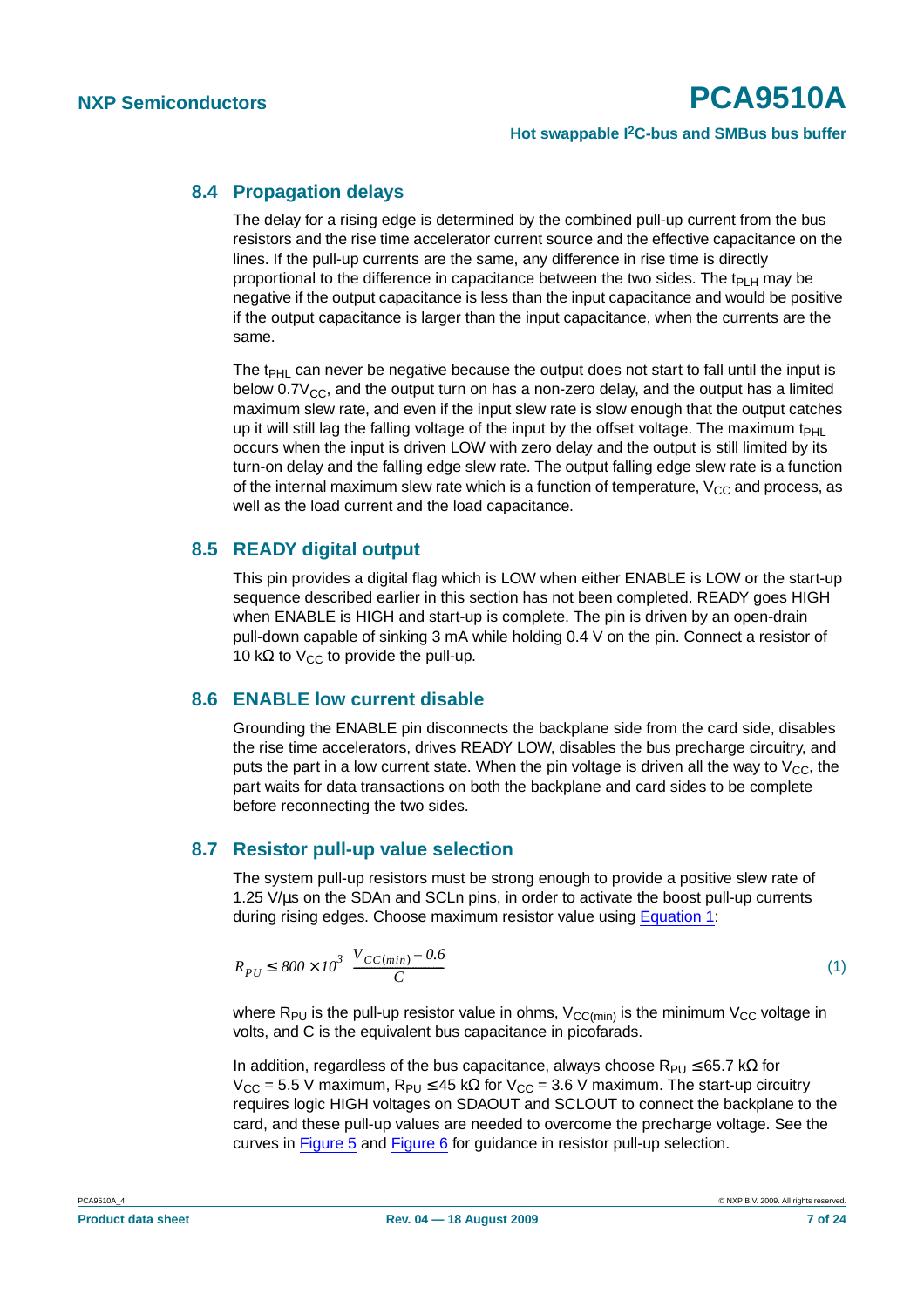#### **Hot swappable I2C-bus and SMBus bus buffer**

<span id="page-7-0"></span>

### <span id="page-7-2"></span><span id="page-7-1"></span>**8.8 Hot swapping and capacitance buffering application**

[Figure](#page-8-0) 7 through [Figure](#page-10-0) 10 illustrate the usage of the PCA9510A in applications that take advantage of both its hot swapping and capacitance buffering features. In all of these applications, note that if the I/O cards were plugged directly into the backplane, all of the backplane and card capacitances would add directly together, making rise time and fall time requirements difficult to meet. Placing a bus buffer on the edge of each card, however, isolates the card capacitance from the backplane. For a given I/O card, the PCA9510A drives the capacitance of everything on the card and the backplane must drive only the capacitance of the bus buffer, which is less than 10 pF, the connector, trace, and all additional cards on the backplane.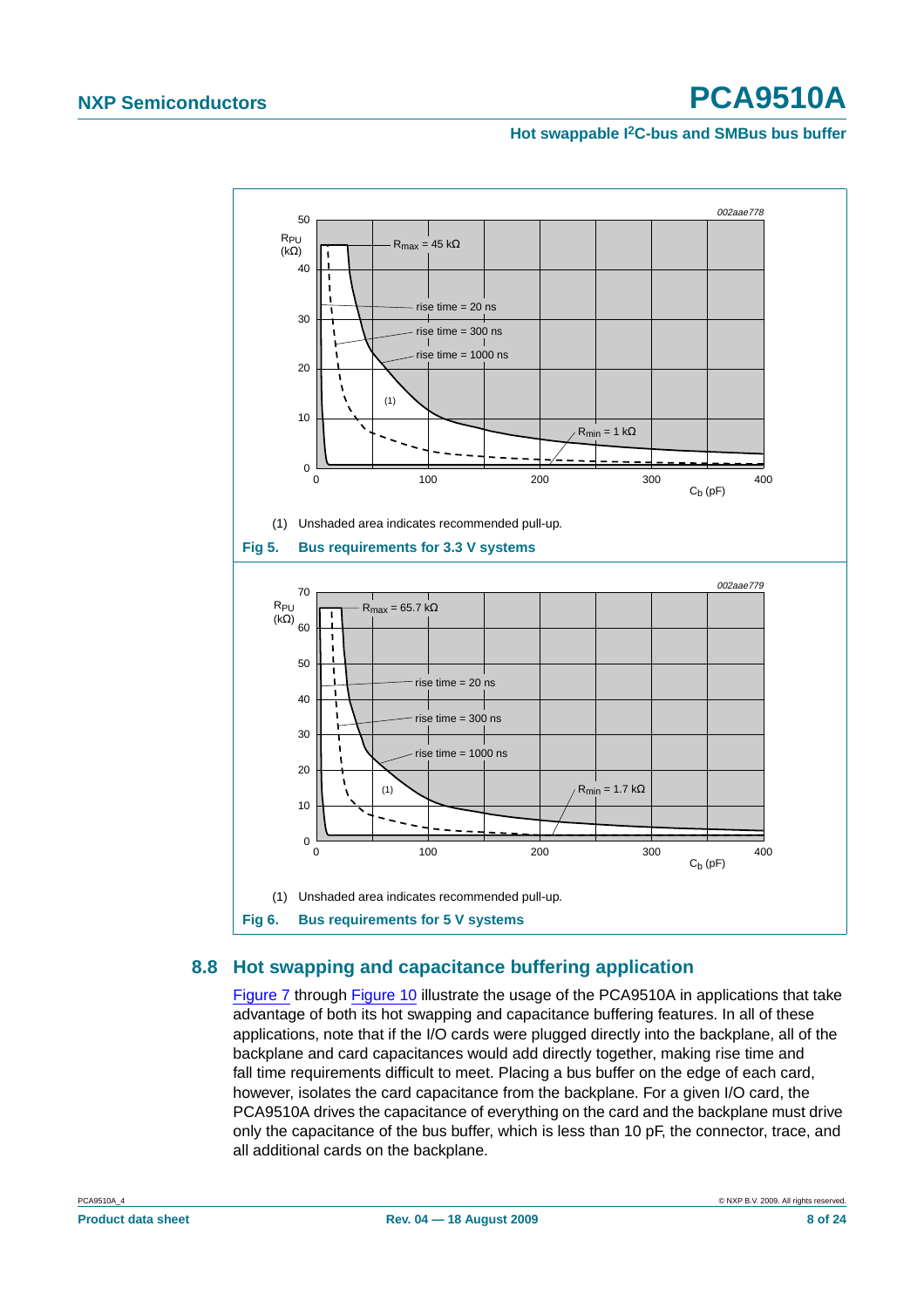#### **Hot swappable I2C-bus and SMBus bus buffer**

<span id="page-8-0"></span>

See Application Note AN10160, 'Hot Swap Bus Buffer' for more information on applications and technical assistance.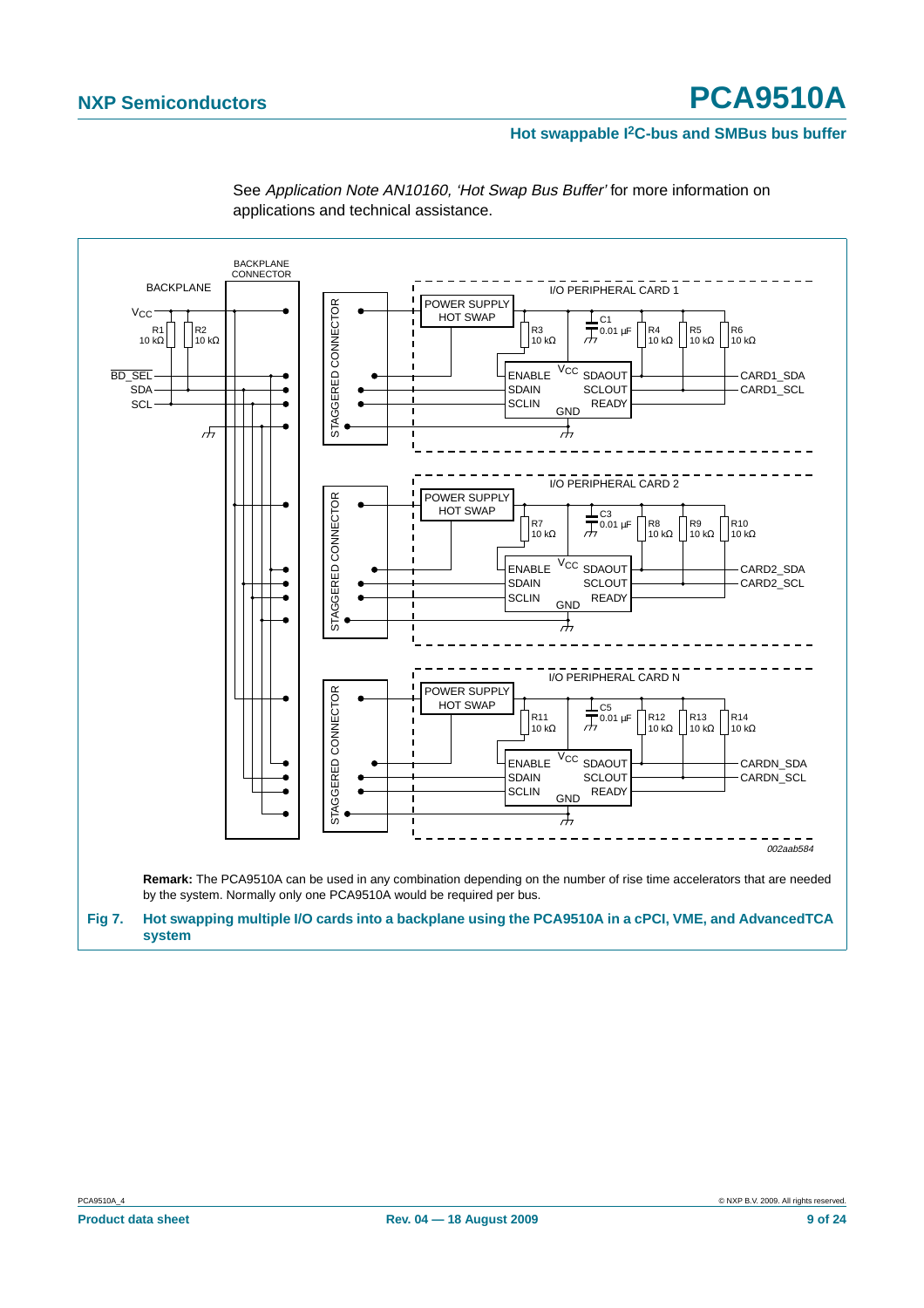#### **Hot swappable I2C-bus and SMBus bus buffer**



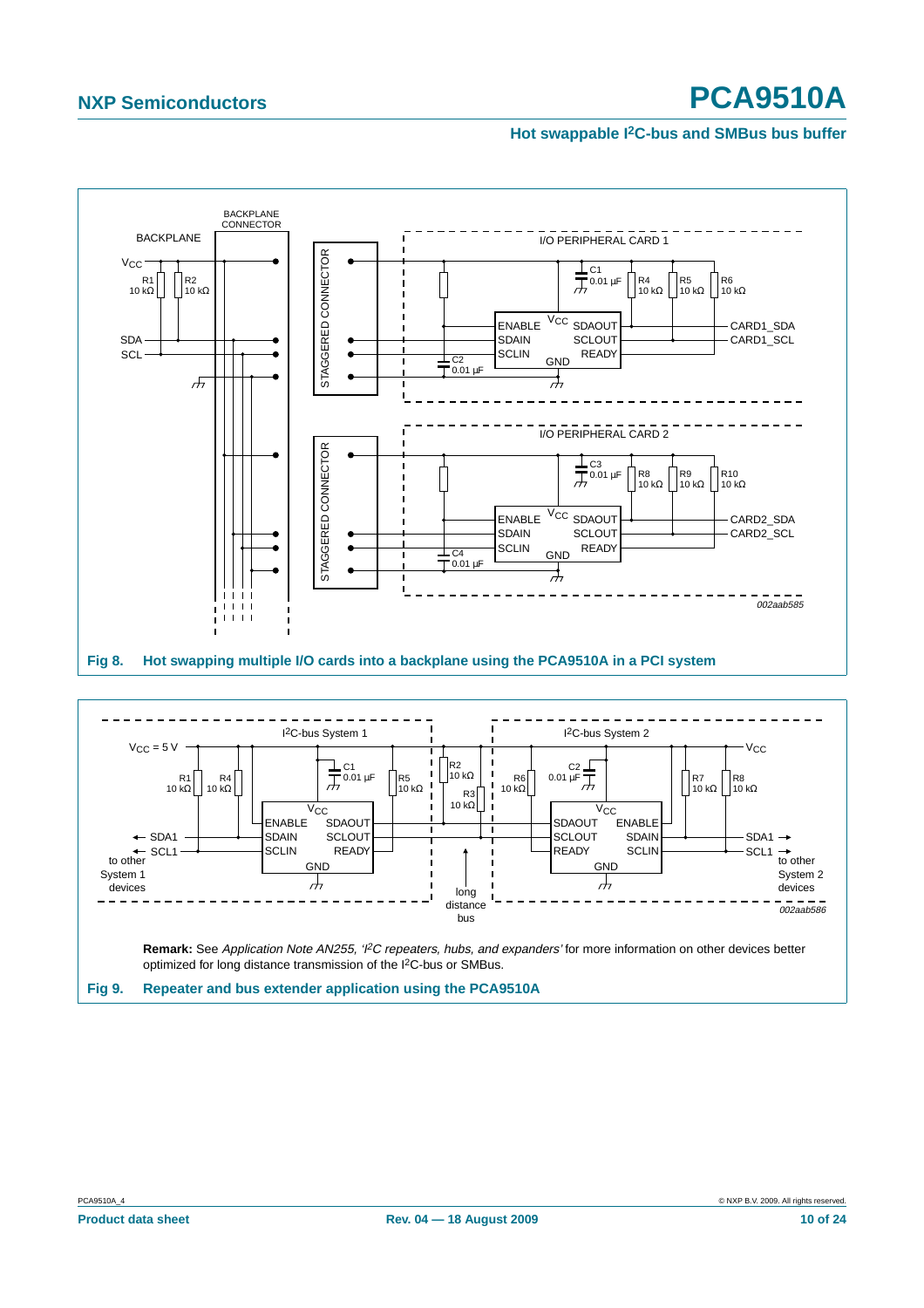#### **Hot swappable I2C-bus and SMBus bus buffer**



# <span id="page-10-2"></span>**9. Application design-in information**

<span id="page-10-0"></span>

# <span id="page-10-3"></span>**10. Limiting values**

#### **Table 4. Limiting values**

In accordance with the Absolute Maximum Rating System (IEC 60134).

| <b>Symbol</b>                | <b>Parameter</b>             | <b>Conditions</b> | Min             | Max    | Unit        |
|------------------------------|------------------------------|-------------------|-----------------|--------|-------------|
| Vcc                          | supply voltage               |                   | $[1] -0.5$      | $+7$   | V           |
| $V_{n}$                      | voltage on any other pin     |                   | $[1]$<br>$-0.5$ | $+7$   | V           |
| $\mathsf{T}_{\mathsf{oper}}$ | operating temperature        |                   | $-40$           | $+85$  | °C          |
| ${\mathsf T}_{\text{stg}}$   | storage temperature          |                   | $-65$           | $+150$ | °C          |
| ${\sf T}_{\sf sp}$           | solder point temperature     | 10 s maximum      | ٠               | 300    | $^{\circ}C$ |
| $T_{j(max)}$                 | maximum junction temperature |                   | ۰               | 125    | °C          |

<span id="page-10-1"></span>[1] Voltages with respect to pin GND.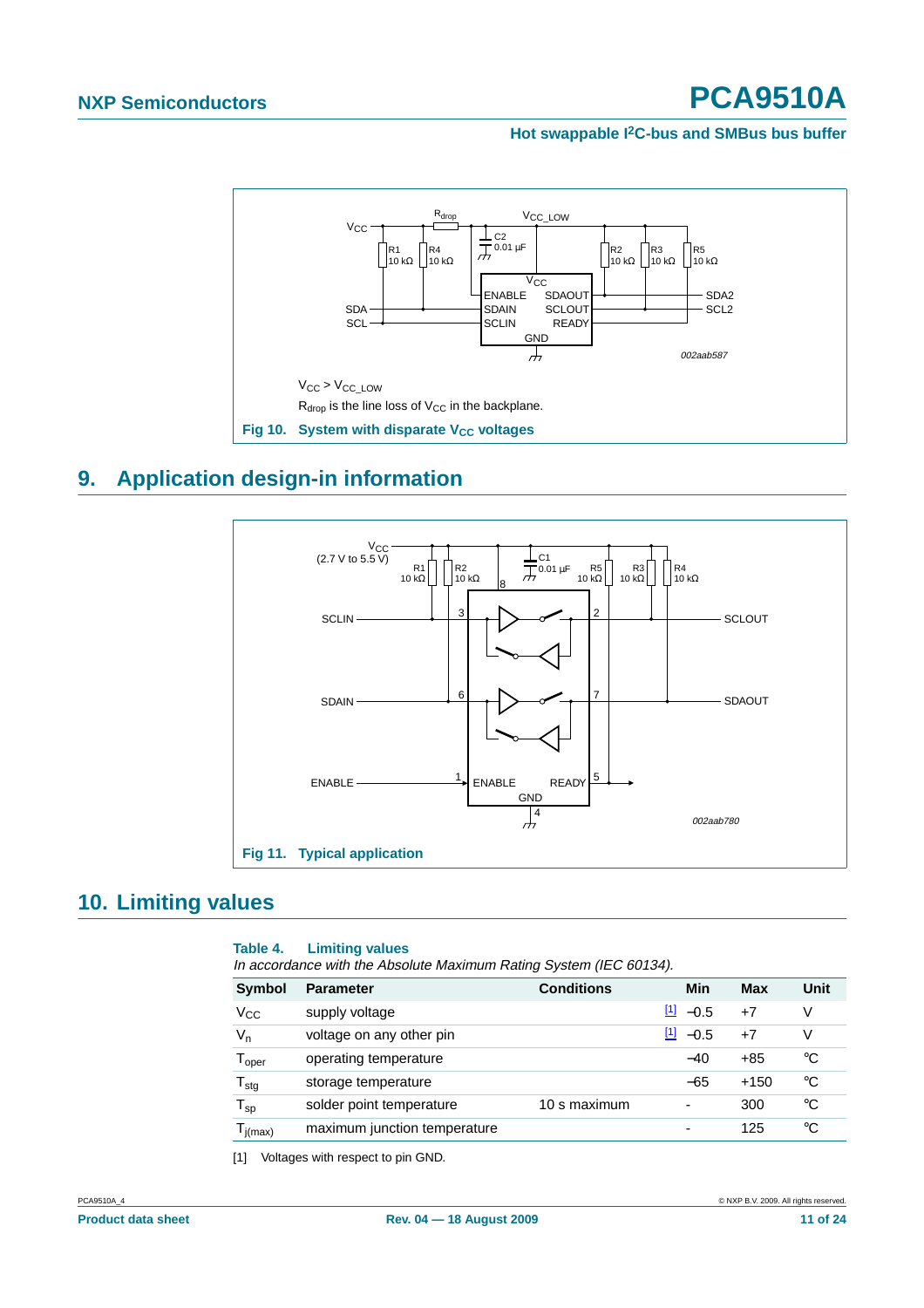# <span id="page-11-0"></span>**11. Characteristics**

#### **Table 5. Characteristics**

 $V_{CC}$  = 2.7 V to 5.5 V;  $T_{amb}$  = -40 °C to +85 °C; unless otherwise specified.

| <b>Symbol</b>                  | <b>Parameter</b>                                                | <b>Conditions</b>                                             |               | Min                          | <b>Typ</b>            | <b>Max</b>                              | Unit    |
|--------------------------------|-----------------------------------------------------------------|---------------------------------------------------------------|---------------|------------------------------|-----------------------|-----------------------------------------|---------|
| <b>Power supply</b>            |                                                                 |                                                               |               |                              |                       |                                         |         |
| $V_{CC}$                       | supply voltage                                                  |                                                               |               | 112.7                        | $\blacksquare$        | 5.5                                     | $\vee$  |
| $I_{\rm CC}$                   | supply current                                                  | $V_{\rm CC} = 5.5 V;$<br>$V_{SDAIN} = V_{SCLIN} = 0 V$        | $11 -$        |                              | 3.5                   | 6                                       | mA      |
| $I_{CC(sd)}$                   | Shut-down mode supply<br>current                                | $V_{ENABLE} = 0 V$ ; all other pins at<br>$V_{CC}$ or GND     |               | $\qquad \qquad \blacksquare$ | 16                    |                                         | μA      |
| <b>Start-up circuitry</b>      |                                                                 |                                                               |               |                              |                       |                                         |         |
| $V_{\text{pch}}$               | precharge voltage                                               | SDA, SCL floating; input only                                 |               | [1] 0.8                      | 1.1                   | 1.2                                     | $\vee$  |
| V <sub>IH</sub> (ENABLE)       | HIGH-level input voltage<br>on pin ENABLE                       |                                                               |               |                              |                       | $0.5 \times V_{CC}$ 0.7 $\times V_{CC}$ | V       |
| $V_{IL(ENABLE)}$               | LOW-level input voltage<br>on pin ENABLE                        |                                                               |               | $0.3 \times V_{CC}$          | $0.5 \times V_{CC}$ - |                                         | $\vee$  |
| I <sub>I</sub> (ENABLE)        | input current on pin<br><b>ENABLE</b>                           | $V_{ENABLE} = 0$ V to $V_{CC}$                                |               |                              | ±0.1                  | ±1                                      | μA      |
| $t_{en}$                       | enable time                                                     |                                                               | $\boxed{2}$ - |                              | 110                   | $\blacksquare$                          | μs      |
| t <sub>idle</sub> (READY)      | bus idle time to READY<br>active                                |                                                               |               | 1150                         | 105                   | 200                                     | $\mu$ s |
| $t_{dis(EN-RDY)}$              | disable time (ENABLE to<br>READY)                               |                                                               |               | $\overline{\phantom{a}}$     | 30                    | $\overline{\phantom{a}}$                | ns      |
| $t_{\text{stp}(\text{READY})}$ | SDAIN to READY delay<br>after STOP                              |                                                               | $\boxed{3}$ . |                              | 1.2                   |                                         | $\mu$ s |
| t <sub>READY</sub>             | SCLOUT/SDAOUT to<br>READY delay                                 |                                                               | $[3]$ .       |                              | 0.8                   |                                         | μs      |
| $I_{LZ(READV)}$                | off-state leakage current<br>on pin READY                       | $V_{ENABLE} = V_{CC}$                                         |               | -                            | ±0.3                  | $\qquad \qquad \blacksquare$            | μA      |
| $C_{i(ENABLE)}$                | input capacitance on pin<br><b>ENABLE</b>                       | $V_1 = V_{CC}$ or GND                                         | $[4]$         |                              | 1.9                   | 4.0                                     | pF      |
| $C_{O(READV)}$                 | output capacitance on pin $V_1 = V_{CC}$ or GND<br><b>READY</b> |                                                               | $[4]$ .       |                              | 2.5                   | 4.0                                     | pF      |
| VOL(READY)                     | LOW-level output voltage<br>on pin READY                        | $I_{\text{DL}}$ = 3 mA; $V_{\text{ENABLE}}$ = $V_{\text{CC}}$ | 凹.            |                              |                       | 0.4                                     | V       |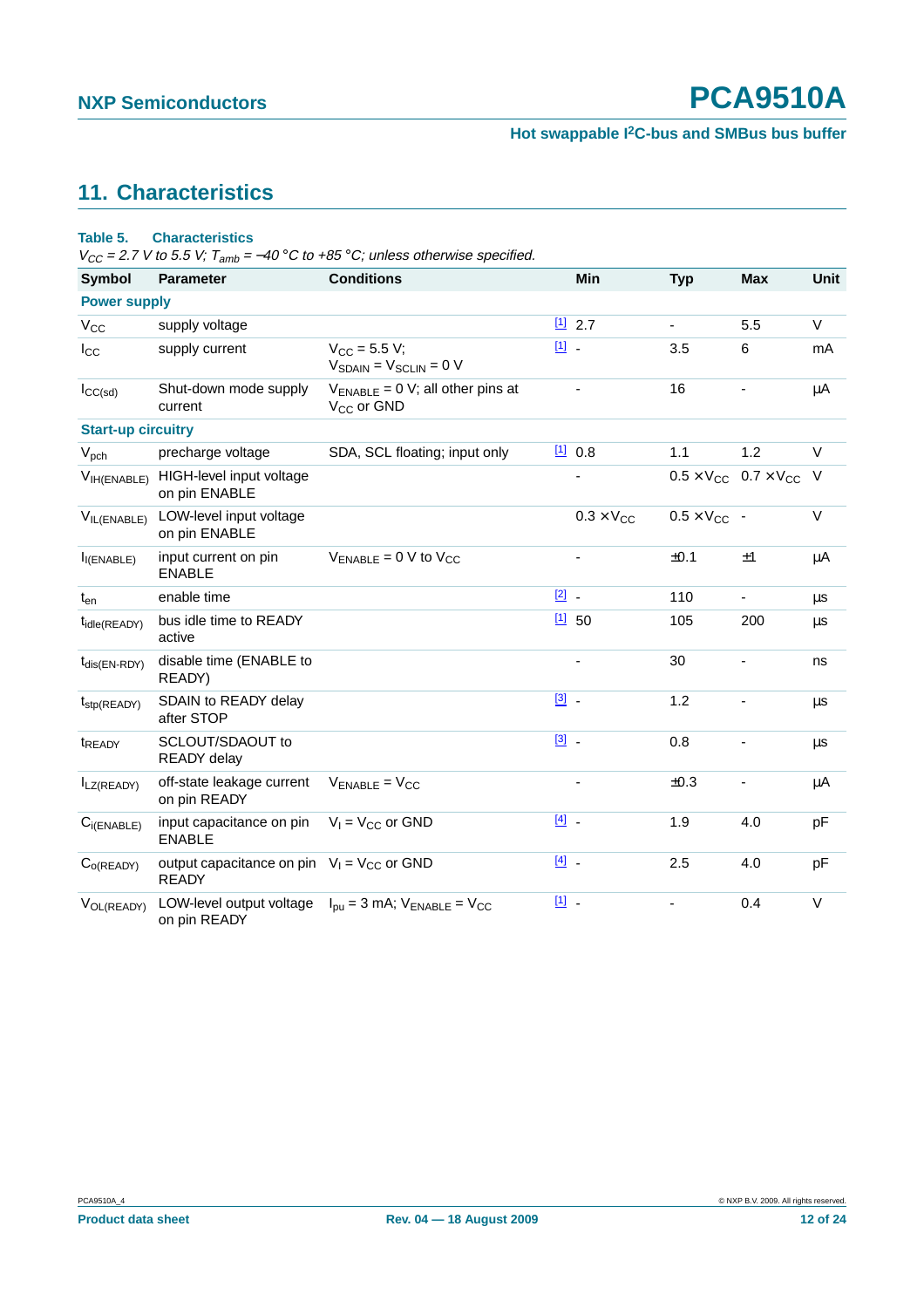#### **Hot swappable I2C-bus and SMBus bus buffer**

#### **Table 5. Characteristics** …continued

 $V_{CC}$  = 2.7 V to 5.5 V;  $T_{amb}$  = -40 °C to +85 °C; unless otherwise specified.

| <b>Symbol</b>       | <b>Parameter</b>                                       | <b>Conditions</b>                                                                                |                 | Min                                             | <b>Typ</b>     | <b>Max</b>               | Unit |
|---------------------|--------------------------------------------------------|--------------------------------------------------------------------------------------------------|-----------------|-------------------------------------------------|----------------|--------------------------|------|
|                     | <b>Input-output connection</b>                         |                                                                                                  |                 |                                                 |                |                          |      |
| Voffset             | offset voltage                                         | 10 k $\Omega$ to V <sub>CC</sub> on SDA, SCL;<br>$V_{\text{CC}} = 3.3 \text{ V}$                 | [1][5] 0<br>[6] |                                                 | 110            | 175                      | mV   |
| t <sub>PLH</sub>    | LOW to HIGH<br>propagation delay                       | SCLn to SCLn and<br>SDAn to SDAn; 10 k $\Omega$ to V <sub>CC</sub> ;<br>$C_L$ = 100 pF each side |                 |                                                 | 800            |                          | ns   |
| t <sub>PHL</sub>    | <b>HIGH to LOW</b><br>propagation delay                | SCLn to SCLn and<br>SDAn to SDAn; 10 k $\Omega$ to V <sub>CC</sub> ;<br>$C_L$ = 100 pF each side |                 |                                                 | 80             |                          | ns   |
| $C_{i(SCL/SDA)}$    | SCL and SDA input<br>capacitance                       |                                                                                                  | $[4]$ .         |                                                 | 5              | $\overline{7}$           | pF   |
| $V_{OL}$            | LOW-level output voltage                               | $V_1 = 0$ V; SDAn, SCLn pins;<br>$I_{\text{sink}} = 3$ mA; $V_{\text{CC}} = 2.7$ V               | $[1] 0$         |                                                 | 0.3            | 0.4                      | V    |
| Iц                  | input leakage current                                  | SDAn, SCLn pins; $V_{CC}$ = 5.5 V                                                                |                 | $-1$                                            | $\blacksquare$ | $+1$                     | μA   |
|                     | <b>System characteristics</b>                          |                                                                                                  |                 |                                                 |                |                          |      |
| $f_{SCL}$           | <b>SCL clock frequency</b>                             |                                                                                                  | [4] 0           |                                                 |                | 400                      | kHz  |
| t <sub>BUF</sub>    | bus free time between a<br>STOP and START<br>condition |                                                                                                  |                 | $[4]$ 1.3                                       |                |                          | μs   |
| <sup>t</sup> HD;STA | hold time (repeated)<br>START condition                |                                                                                                  |                 | [4] 0.6                                         |                |                          | μs   |
| $t_{\text{SU;STA}}$ | set-up time for a repeated<br>START condition          |                                                                                                  |                 | [4] 0.6                                         |                |                          | μs   |
| t <sub>SU;STO</sub> | set-up time for STOP<br>condition                      |                                                                                                  |                 | [4] 0.6                                         | $\blacksquare$ | ÷,                       | μs   |
| t <sub>HD;DAT</sub> | data hold time                                         |                                                                                                  |                 | $\frac{[4]}{[4]}$ 300                           |                | $\blacksquare$           | ns   |
| $t_{\text{SU;DAT}}$ | data set-up time                                       |                                                                                                  | $[4]$           | 100                                             |                | $\overline{\phantom{a}}$ | ns   |
| t <sub>LOW</sub>    | LOW period of the SCL<br>clock                         |                                                                                                  |                 | $[4]$ 1.3                                       |                |                          | μs   |
| t <sub>HIGH</sub>   | HIGH period of the SCL<br>clock                        |                                                                                                  |                 | [4] 0.6                                         |                | $\overline{\phantom{a}}$ | μs   |
| $t_f$               | fall time of both SDA and<br>SCL signals               |                                                                                                  |                 | $\frac{[4][7]}{20 + 0.1 \times C_b}$ -          |                | 300                      | ns   |
| $t_{\sf r}$         | rise time of both SDA and<br>SCL signals               |                                                                                                  |                 | $\frac{[4][7]}{20}$ 20 + 0.1 × C <sub>b</sub> - |                | 300                      | ns   |

<span id="page-12-0"></span>[1] This specification applies over the full operating temperature range.

<span id="page-12-1"></span>[2] The enable time can slow considerably for some parts when temperature is < -20 °C.

<span id="page-12-2"></span>[3] Delays that can occur after ENABLE and/or idle times have passed.

<span id="page-12-3"></span>[4] Guaranteed by design, not production tested.

<span id="page-12-4"></span>[5] The connection circuitry always regulates its output to a higher voltage than its input. The magnitude of this offset voltage as a function of the pull-up resistor and V<sub>CC</sub> voltage is shown in [Section 11.1 "Typical performance characteristics"](#page-13-0).

<span id="page-12-5"></span>[6] Force V<sub>SDAIN</sub> = V<sub>SCLIN</sub> = 0.1 V, tie SDAOUT and SCLOUT through 10 kΩ resistor to V<sub>CC</sub> and measure the SDAOUT and SCLOUT output.

<span id="page-12-6"></span>[7]  $C_b$  = total capacitance of one bus line in pF.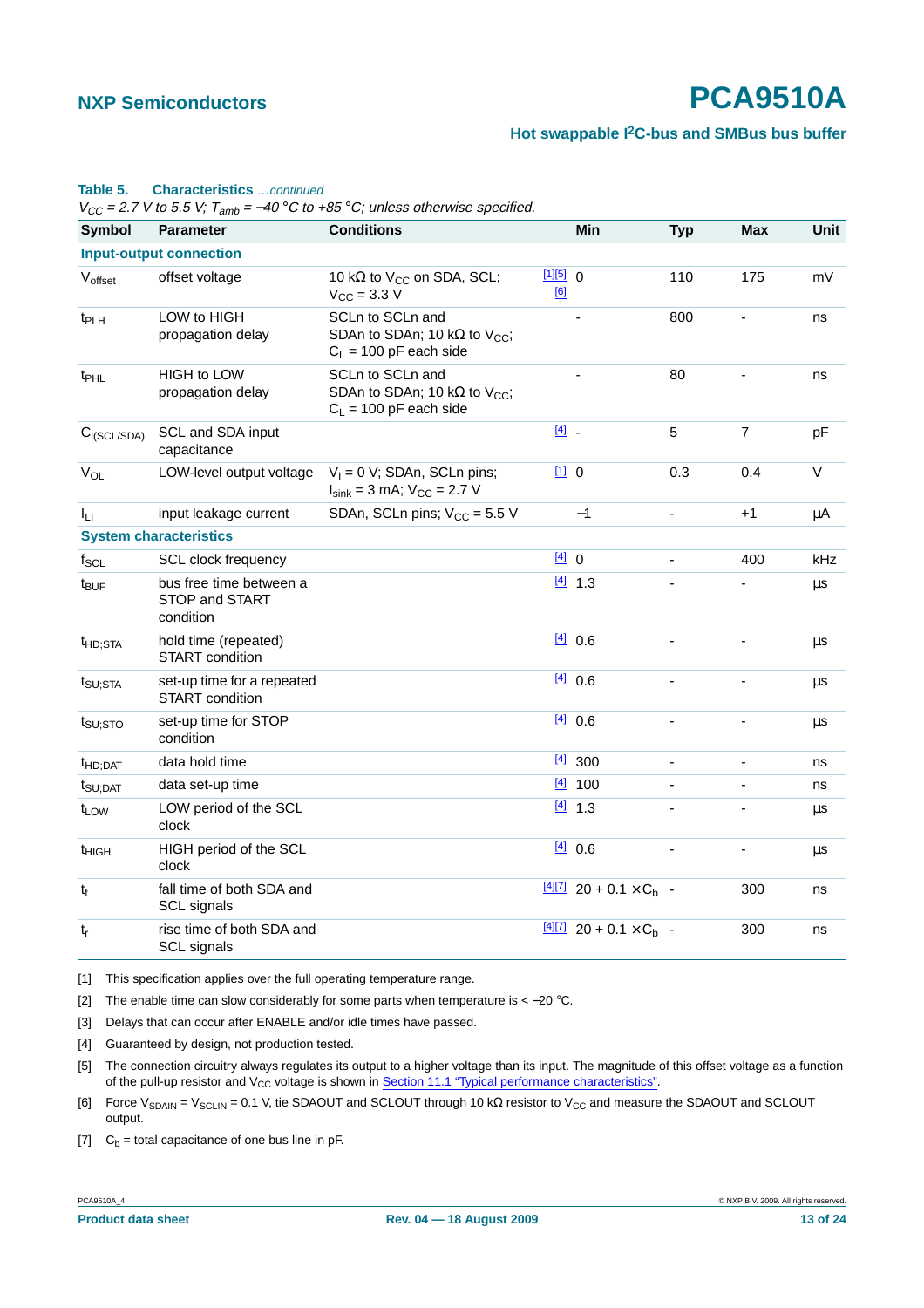#### **Hot swappable I2C-bus and SMBus bus buffer**

<span id="page-13-0"></span>

# **11.1 Typical performance characteristics**

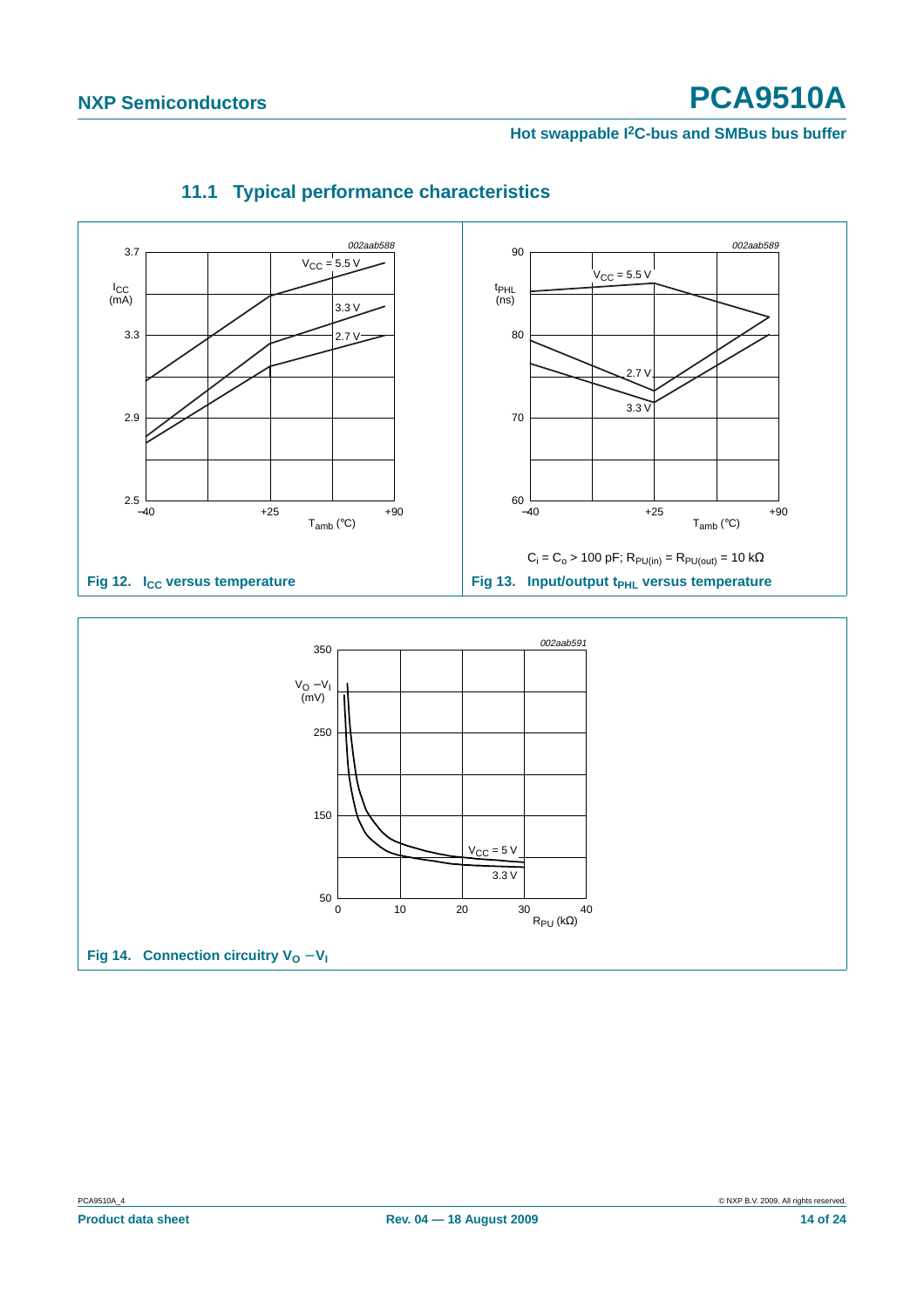#### **Hot swappable I2C-bus and SMBus bus buffer**

<span id="page-14-0"></span>

### **11.2 Timing diagrams**

### Fig 15. Timing for t<sub>en</sub>, t<sub>idle(READY)</sub>, and t<sub>dis</sub>





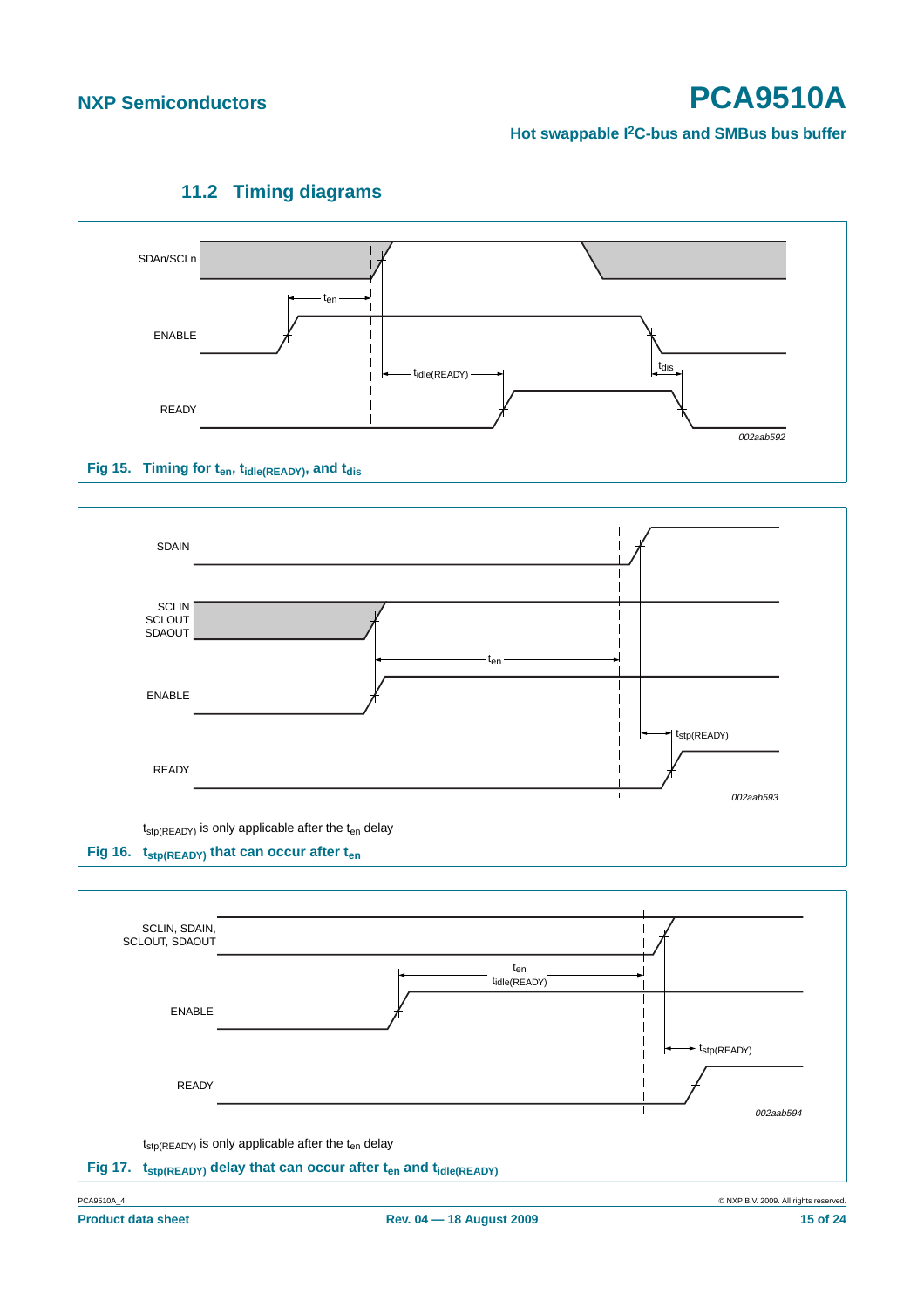#### **Hot swappable I2C-bus and SMBus bus buffer**

# <span id="page-15-0"></span>**12. Test information**

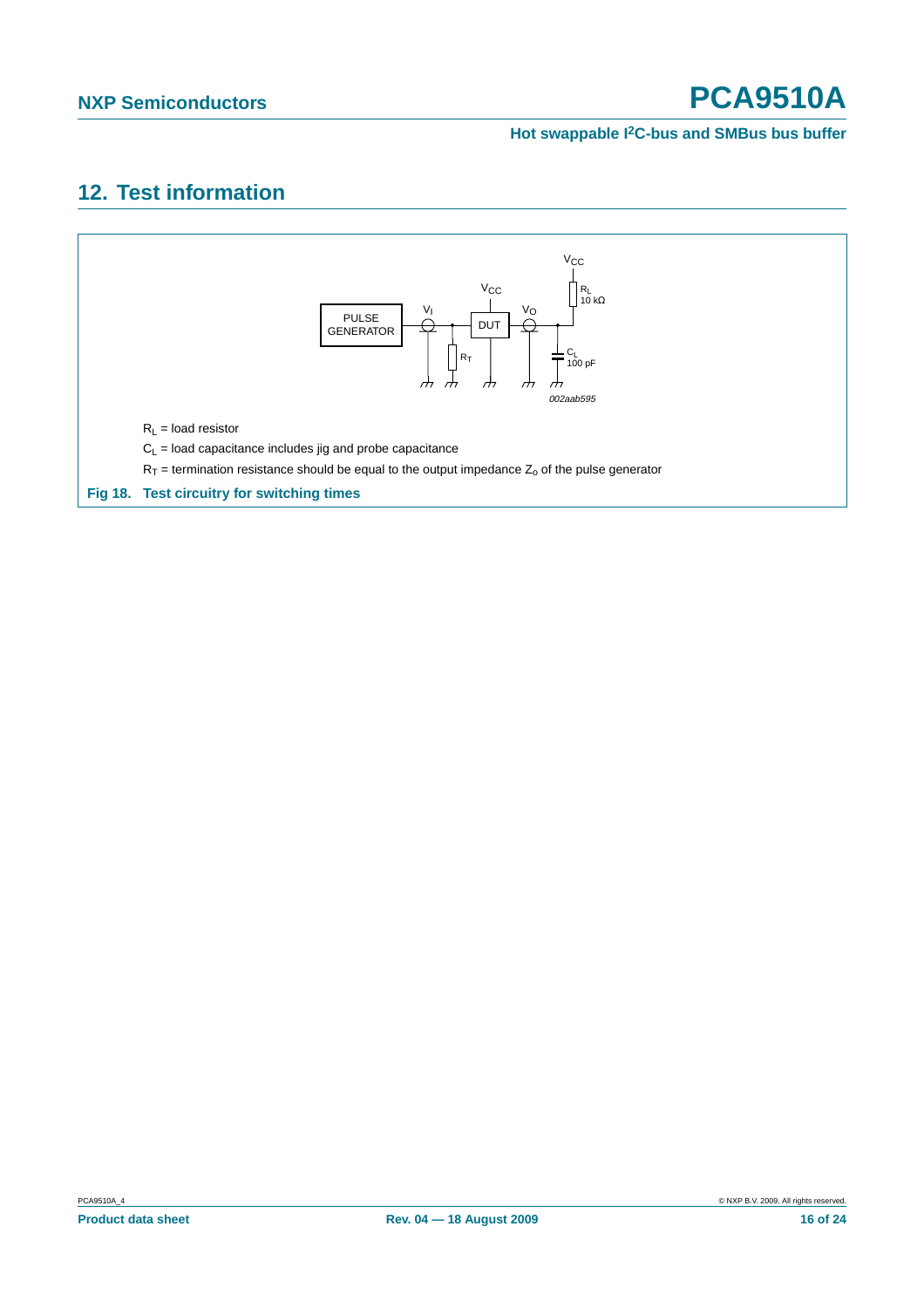**Hot swappable I2C-bus and SMBus bus buffer**

### <span id="page-16-0"></span>**13. Package outline**



### **Fig 19. Package outline SOT96-1 (SO8)**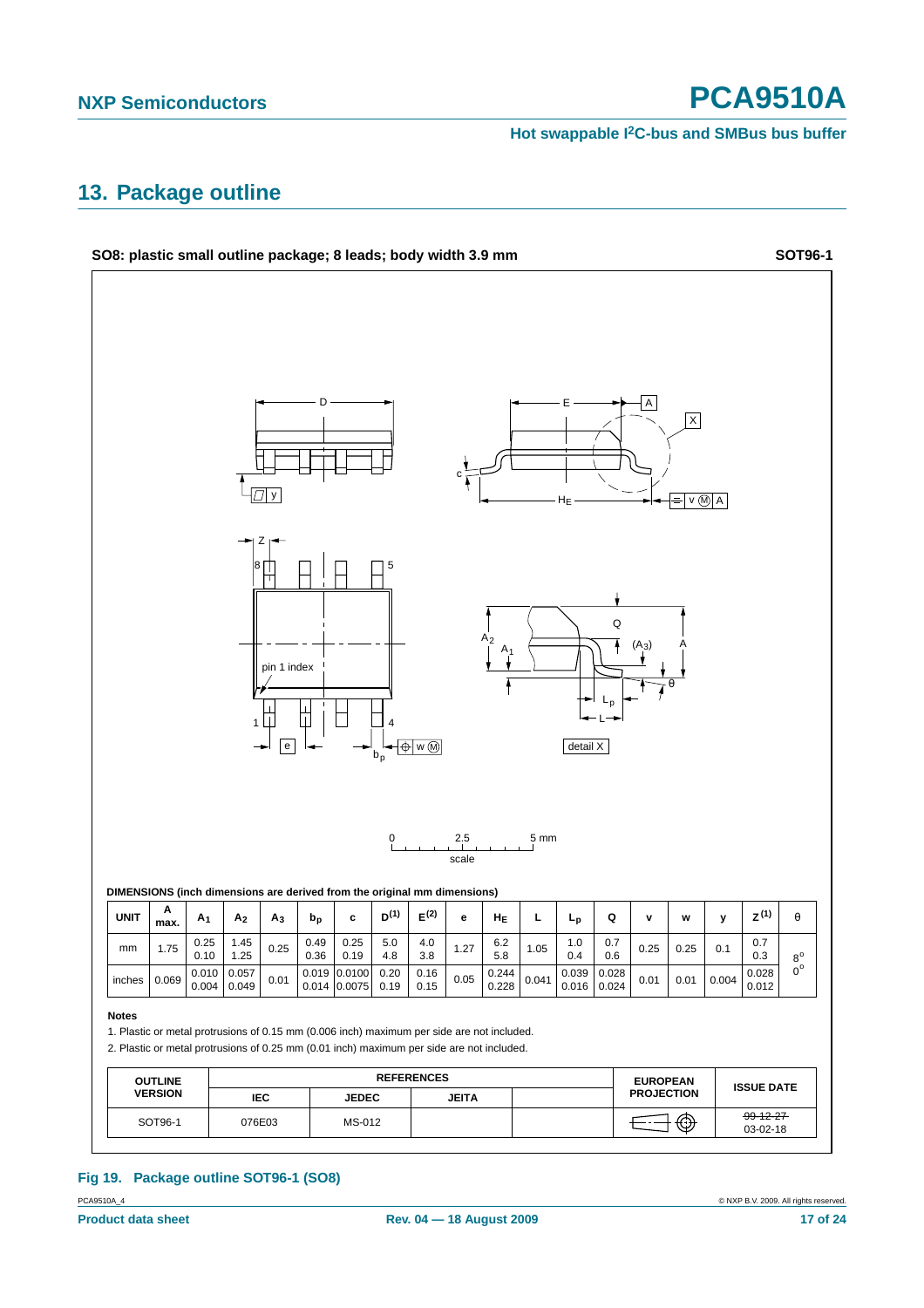#### **Hot swappable I2C-bus and SMBus bus buffer**



PCA9510A\_4 © NXP B.V. 2009. All rights reserved. **Fig 20. Package outline SOT505-1 (TSSOP8)**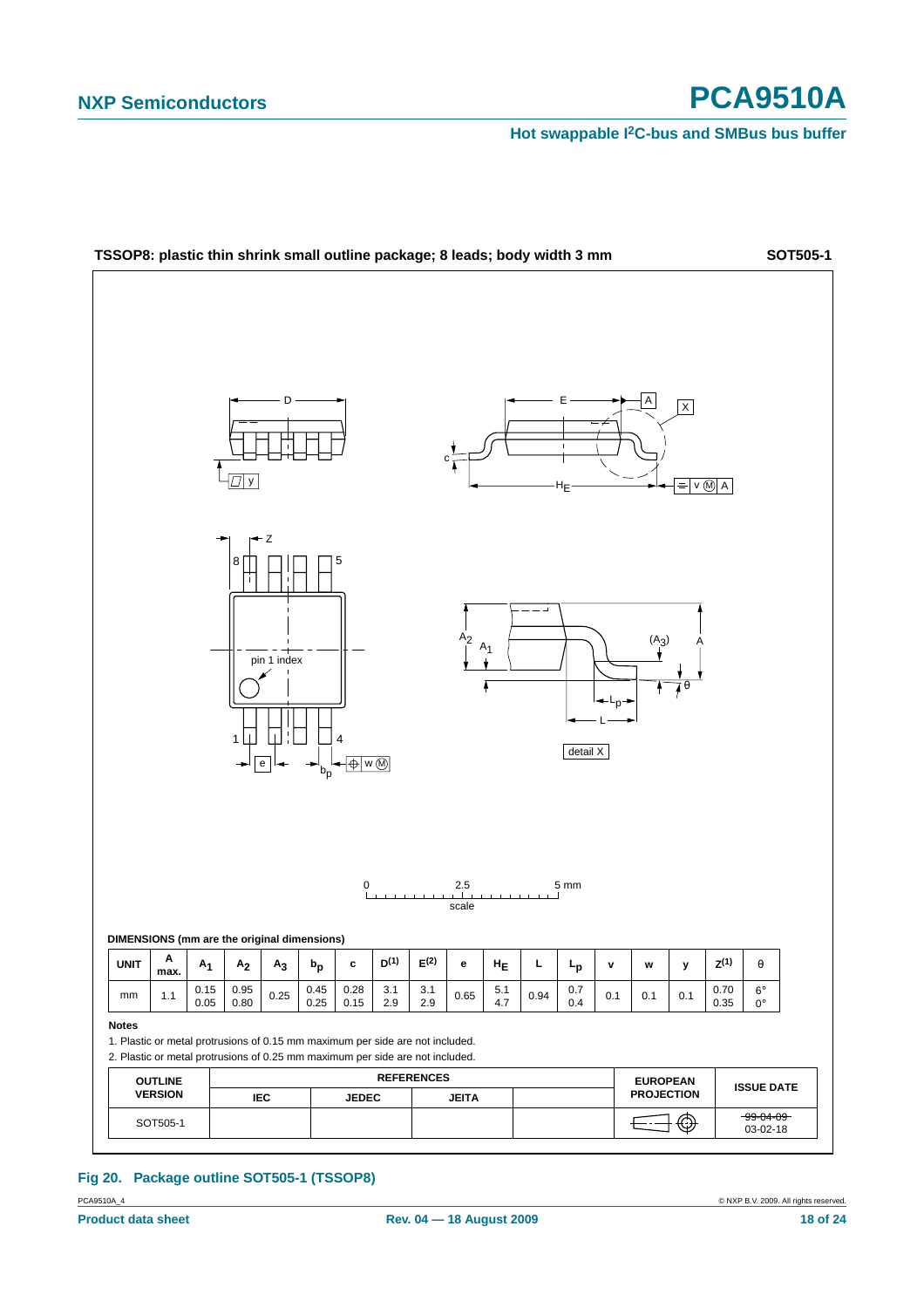### <span id="page-18-0"></span>**14. Soldering of SMD packages**

This text provides a very brief insight into a complex technology. A more in-depth account of soldering ICs can be found in Application Note AN10365 "Surface mount reflow soldering description".

#### <span id="page-18-1"></span>**14.1 Introduction to soldering**

Soldering is one of the most common methods through which packages are attached to Printed Circuit Boards (PCBs), to form electrical circuits. The soldered joint provides both the mechanical and the electrical connection. There is no single soldering method that is ideal for all IC packages. Wave soldering is often preferred when through-hole and Surface Mount Devices (SMDs) are mixed on one printed wiring board; however, it is not suitable for fine pitch SMDs. Reflow soldering is ideal for the small pitches and high densities that come with increased miniaturization.

#### <span id="page-18-2"></span>**14.2 Wave and reflow soldering**

Wave soldering is a joining technology in which the joints are made by solder coming from a standing wave of liquid solder. The wave soldering process is suitable for the following:

- **•** Through-hole components
- **•** Leaded or leadless SMDs, which are glued to the surface of the printed circuit board

Not all SMDs can be wave soldered. Packages with solder balls, and some leadless packages which have solder lands underneath the body, cannot be wave soldered. Also, leaded SMDs with leads having a pitch smaller than ~0.6 mm cannot be wave soldered, due to an increased probability of bridging.

The reflow soldering process involves applying solder paste to a board, followed by component placement and exposure to a temperature profile. Leaded packages, packages with solder balls, and leadless packages are all reflow solderable.

Key characteristics in both wave and reflow soldering are:

- **•** Board specifications, including the board finish, solder masks and vias
- **•** Package footprints, including solder thieves and orientation
- **•** The moisture sensitivity level of the packages
- **•** Package placement
- **•** Inspection and repair
- **•** Lead-free soldering versus SnPb soldering

#### <span id="page-18-3"></span>**14.3 Wave soldering**

Key characteristics in wave soldering are:

- **•** Process issues, such as application of adhesive and flux, clinching of leads, board transport, the solder wave parameters, and the time during which components are exposed to the wave
- **•** Solder bath specifications, including temperature and impurities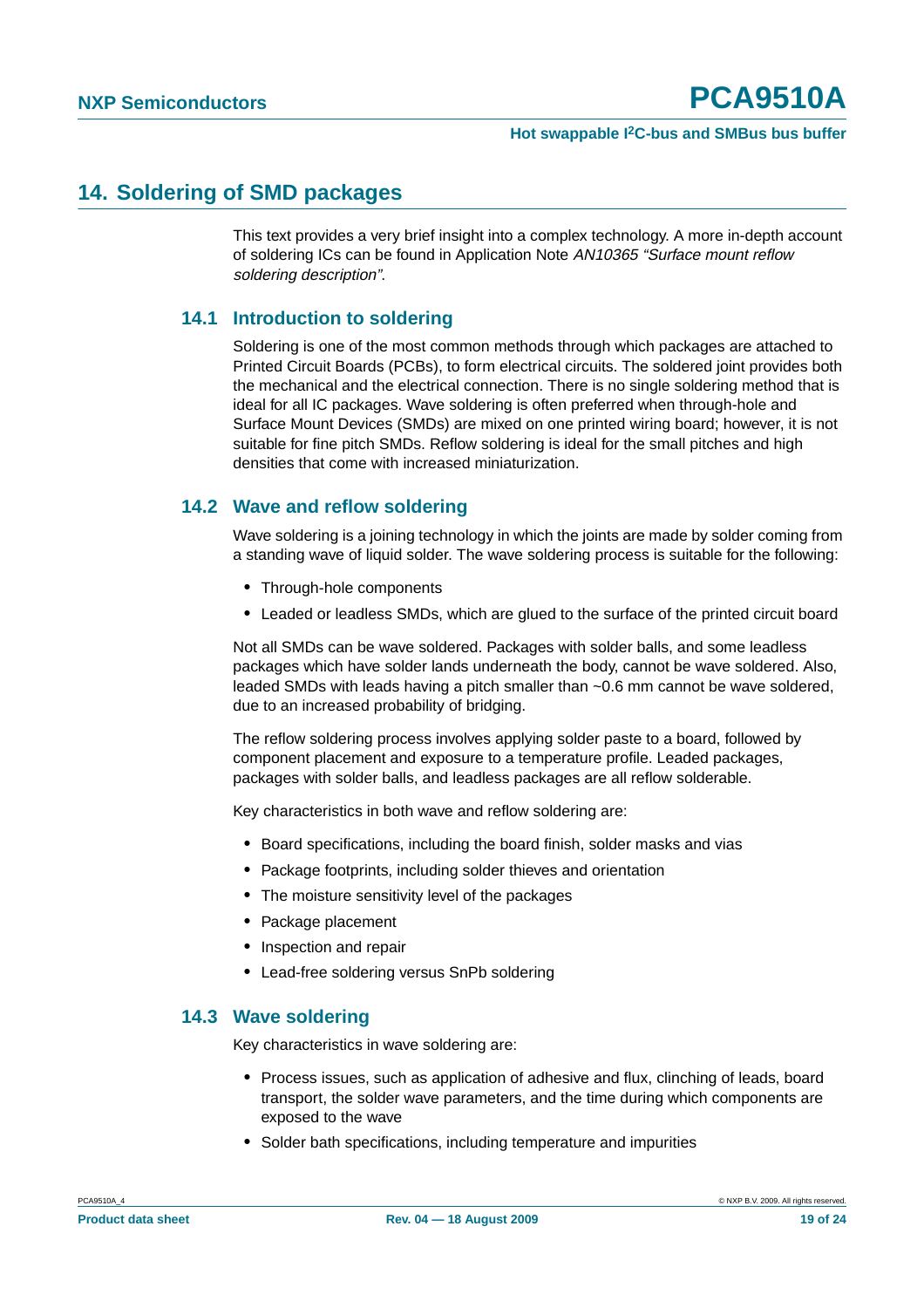#### <span id="page-19-0"></span>**14.4 Reflow soldering**

Key characteristics in reflow soldering are:

- **•** Lead-free versus SnPb soldering; note that a lead-free reflow process usually leads to higher minimum peak temperatures (see Figure 21) than a SnPb process, thus reducing the process window
- **•** Solder paste printing issues including smearing, release, and adjusting the process window for a mix of large and small components on one board
- **•** Reflow temperature profile; this profile includes preheat, reflow (in which the board is heated to the peak temperature) and cooling down. It is imperative that the peak temperature is high enough for the solder to make reliable solder joints (a solder paste characteristic). In addition, the peak temperature must be low enough that the packages and/or boards are not damaged. The peak temperature of the package depends on package thickness and volume and is classified in accordance with Table 6 and 7

#### **Table 6. SnPb eutectic process (from J-STD-020C)**

| Package thickness (mm) | Package reflow temperature $(^\circ \text{C})$ |            |
|------------------------|------------------------------------------------|------------|
|                        | Volume (mm <sup>3</sup> )                      |            |
|                        | $ <$ 350                                       | $\geq 350$ |
| < 2.5                  | 235                                            | 220        |
| > 2.5                  | 220                                            | 220        |

#### **Table 7. Lead-free process (from J-STD-020C)**

| Package thickness (mm) | Package reflow temperature $(^\circ \text{C})$ |             |        |  |
|------------------------|------------------------------------------------|-------------|--------|--|
|                        | Volume (mm <sup>3</sup> )                      |             |        |  |
|                        | $ <$ 350                                       | 350 to 2000 | > 2000 |  |
| < 1.6                  | 260                                            | 260         | 260    |  |
| 1.6 to 2.5             | 260                                            | 250         | 245    |  |
| > 2.5                  | 250                                            | 245         | 245    |  |

Moisture sensitivity precautions, as indicated on the packing, must be respected at all times.

Studies have shown that small packages reach higher temperatures during reflow soldering, see Figure 21.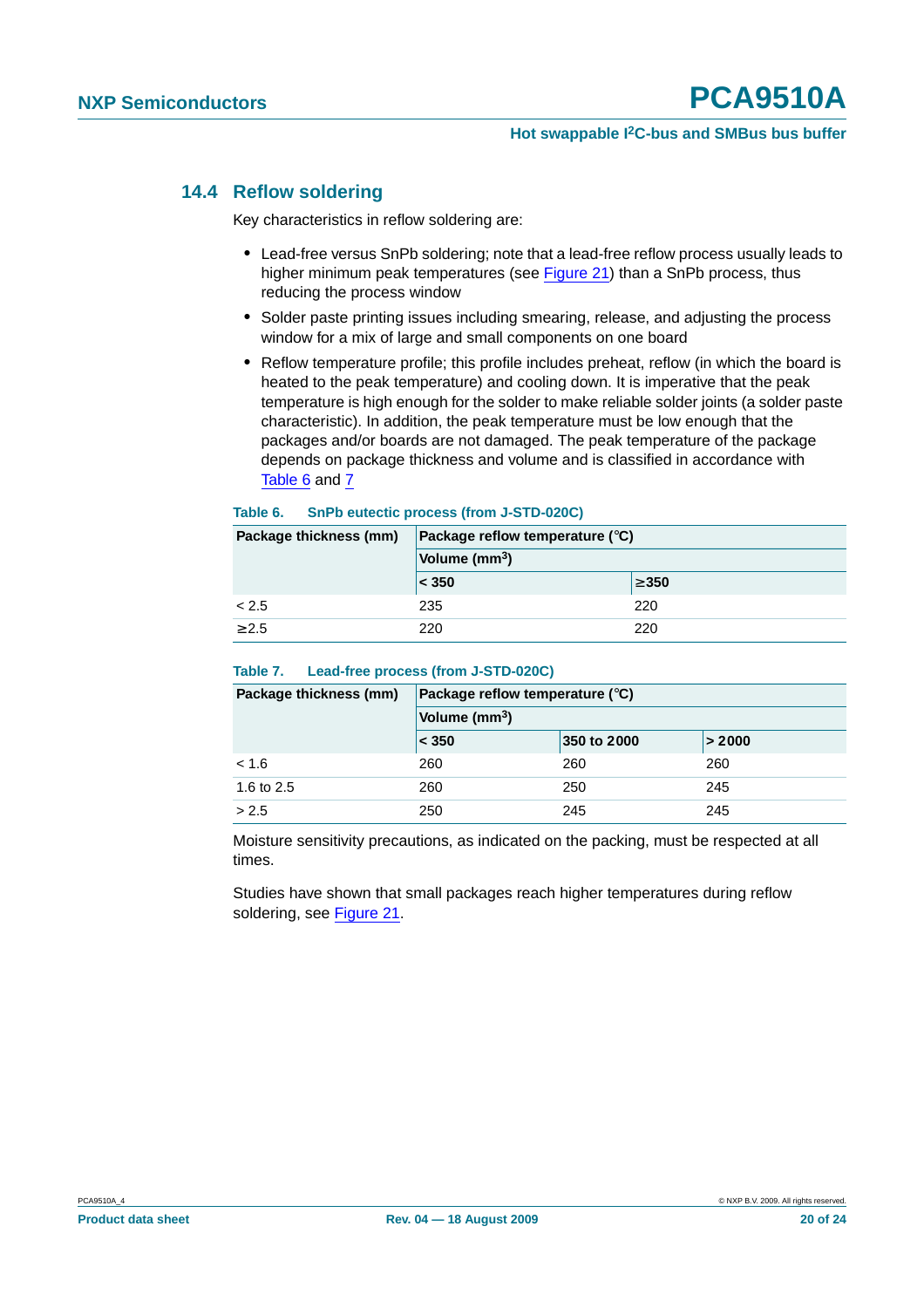#### **Hot swappable I2C-bus and SMBus bus buffer**



For further information on temperature profiles, refer to Application Note AN10365 "Surface mount reflow soldering description".

### <span id="page-20-0"></span>**15. Abbreviations**

| Table 8.     | <b>Abbreviations</b>                               |
|--------------|----------------------------------------------------|
| Acronym      | <b>Description</b>                                 |
| AdvancedTCA  | Advanced Telecommunications Computing Architecture |
| <b>CDM</b>   | <b>Charged Device Model</b>                        |
| cPCI         | compact Peripheral Component Interface             |
| DUT          | Device Under Test                                  |
| <b>ESD</b>   | Electrostatic Discharge                            |
| <b>HBM</b>   | Human Body Model                                   |
| $12C$ -bus   | Inter IC bus                                       |
| MМ           | Machine Model                                      |
| <b>PCI</b>   | Peripheral Component Interface                     |
| <b>PICMG</b> | <b>PCI Industrial Computer Manufacturers Group</b> |
| <b>RC</b>    | Resistor-Capacitor network                         |
| <b>SMBus</b> | System Management Bus                              |
| VME          | <b>VERSAModule Eurocard</b>                        |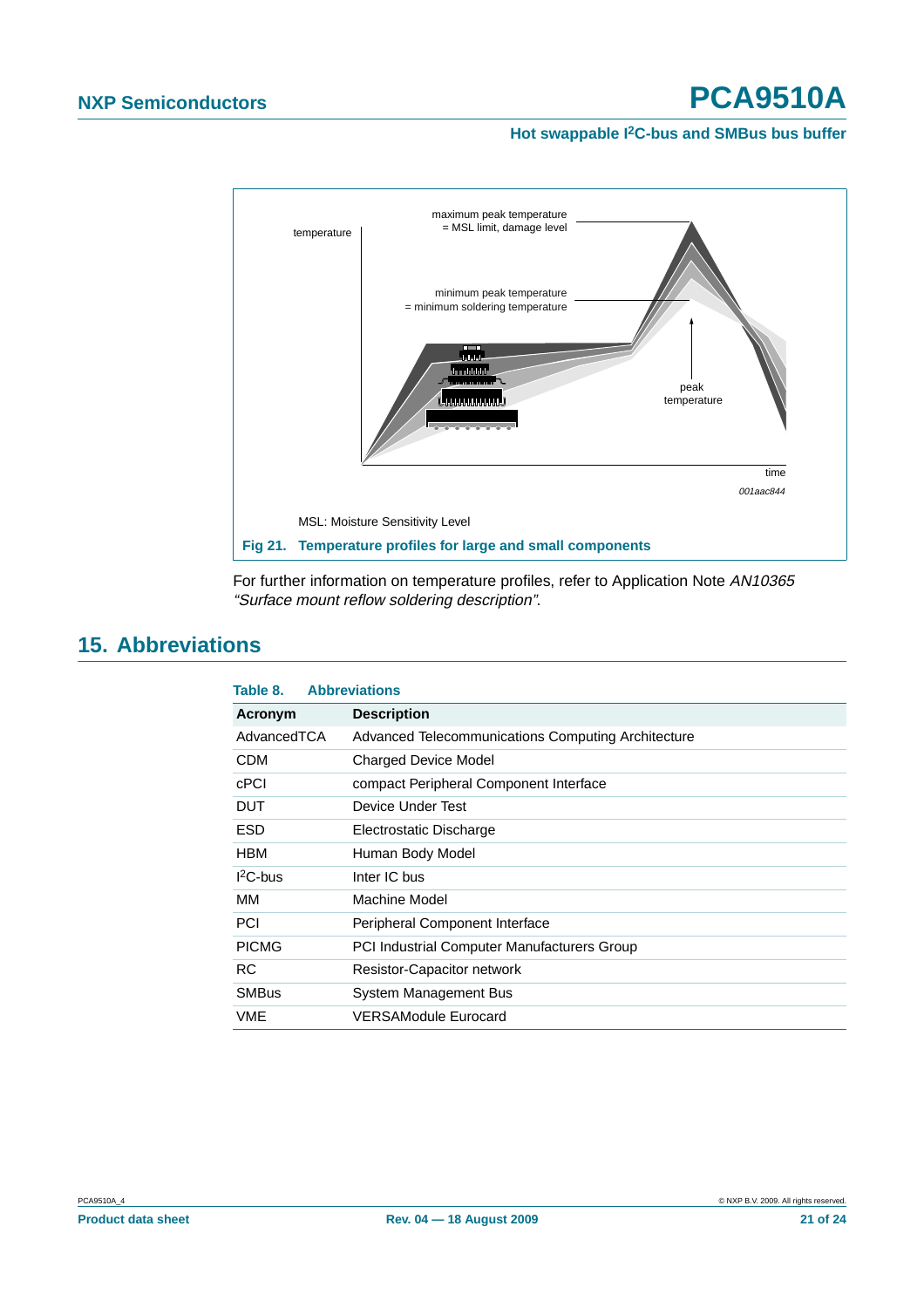# <span id="page-21-0"></span>**16. Revision history**

| Table 9.       | <b>Revision history</b>                                       |                                                                                                                                                                                                                                                                                                                                                                                                                                                                                     |                      |                   |
|----------------|---------------------------------------------------------------|-------------------------------------------------------------------------------------------------------------------------------------------------------------------------------------------------------------------------------------------------------------------------------------------------------------------------------------------------------------------------------------------------------------------------------------------------------------------------------------|----------------------|-------------------|
| Document ID    | Release date                                                  | Data sheet status                                                                                                                                                                                                                                                                                                                                                                                                                                                                   | <b>Change notice</b> | <b>Supersedes</b> |
| PCA9510A 4     | 20090818                                                      | Product data sheet                                                                                                                                                                                                                                                                                                                                                                                                                                                                  | ٠                    | PCA9510A 3        |
| Modifications: |                                                               | Section 8.7 "Resistor pull-up value selection", 2 <sup>nd</sup> paragraph, 1 <sup>st</sup> sentence changed from<br>" always choose R <sub>PU</sub> $\leq$ 16 kΩ for V <sub>CC</sub> = 5.5 V maximum, R <sub>PU</sub> $\leq$ 24 kΩ for V <sub>CC</sub> = 3.6 V<br>maximum." to "always choose $R_{P1} \le 65.7$ k $\Omega$ for $V_{CC} = 5.5$ V maximum, $R_{P1} \le 45$ k $\Omega$ for<br>$V_{\rm CC}$ = 3.6 V maximum."<br>Updated Figure 5 "Bus requirements for 3.3 V systems": |                      |                   |
|                |                                                               | changed from "rise time $<$ 20 ns" to "rise time $=$ 20 ns"                                                                                                                                                                                                                                                                                                                                                                                                                         |                      |                   |
|                | changed from "rise time $>$ 300 ns" to "rise time $=$ 300 ns" |                                                                                                                                                                                                                                                                                                                                                                                                                                                                                     |                      |                   |
|                |                                                               | changed from "rise time $> 1000$ ns" to "rise time $= 1000$ ns"                                                                                                                                                                                                                                                                                                                                                                                                                     |                      |                   |
|                |                                                               | Updated Figure 6 "Bus requirements for 5 V systems".                                                                                                                                                                                                                                                                                                                                                                                                                                |                      |                   |
|                |                                                               | changed from "rise time $<$ 20 ns" to "rise time $=$ 20 ns"                                                                                                                                                                                                                                                                                                                                                                                                                         |                      |                   |
|                |                                                               | changed from "rise time $>$ 300 ns" to "rise time $=$ 300 ns"                                                                                                                                                                                                                                                                                                                                                                                                                       |                      |                   |
|                |                                                               | changed from "rise time $> 1000$ ns" to "rise time $= 1000$ ns"                                                                                                                                                                                                                                                                                                                                                                                                                     |                      |                   |
| PCA9510A 3     | 20090721                                                      | Product data sheet                                                                                                                                                                                                                                                                                                                                                                                                                                                                  |                      | PCA9510A 2        |
| PCA9510A 2     | 20080520                                                      | Product data sheet                                                                                                                                                                                                                                                                                                                                                                                                                                                                  |                      | PCA9510A 1        |
| PCA9510A 1     | 20050908                                                      | Product data sheet                                                                                                                                                                                                                                                                                                                                                                                                                                                                  |                      |                   |
|                |                                                               |                                                                                                                                                                                                                                                                                                                                                                                                                                                                                     |                      |                   |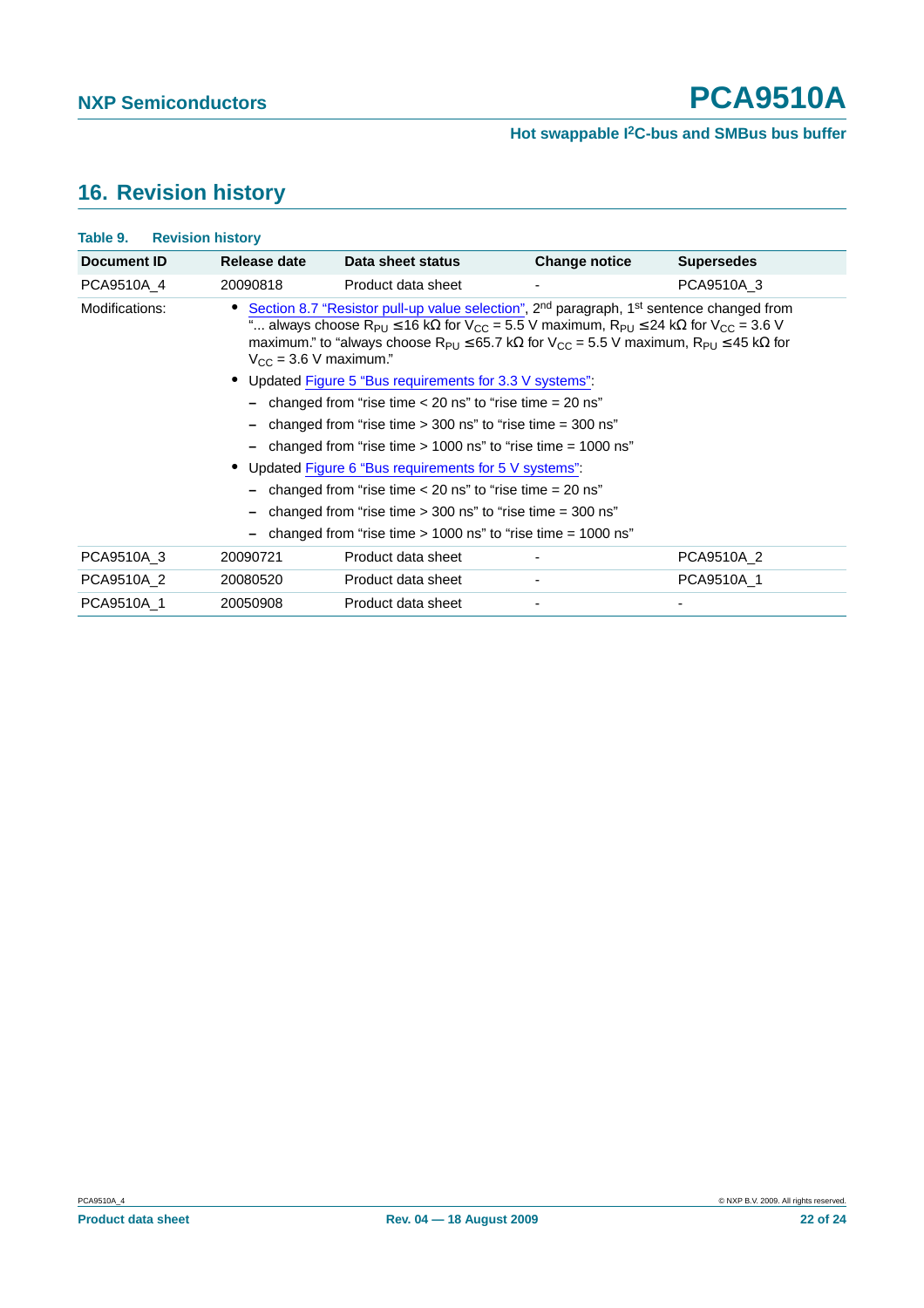# <span id="page-22-0"></span>**17. Legal information**

### <span id="page-22-1"></span>**17.1 Data sheet status**

| Document status <sup>[1][2]</sup> | Product status <sup>[3]</sup> | <b>Definition</b>                                                                     |
|-----------------------------------|-------------------------------|---------------------------------------------------------------------------------------|
| Objective [short] data sheet      | Development                   | This document contains data from the objective specification for product development. |
| Preliminary [short] data sheet    | Qualification                 | This document contains data from the preliminary specification.                       |
| Product [short] data sheet        | Production                    | This document contains the product specification.                                     |

[1] Please consult the most recently issued document before initiating or completing a design.

[2] The term 'short data sheet' is explained in section "Definitions".

[3] The product status of device(s) described in this document may have changed since this document was published and may differ in case of multiple devices. The latest product status information is available on the Internet at URL <http://www.nxp.com>.

#### <span id="page-22-2"></span>**17.2 Definitions**

**Draft —** The document is a draft version only. The content is still under internal review and subject to formal approval, which may result in modifications or additions. NXP Semiconductors does not give any representations or warranties as to the accuracy or completeness of information included herein and shall have no liability for the consequences of use of such information.

**Short data sheet —** A short data sheet is an extract from a full data sheet with the same product type number(s) and title. A short data sheet is intended for quick reference only and should not be relied upon to contain detailed and full information. For detailed and full information see the relevant full data sheet, which is available on request via the local NXP Semiconductors sales office. In case of any inconsistency or conflict with the short data sheet, the full data sheet shall prevail.

#### <span id="page-22-3"></span>**17.3 Disclaimers**

**General —** Information in this document is believed to be accurate and reliable. However, NXP Semiconductors does not give any representations or warranties, expressed or implied, as to the accuracy or completeness of such information and shall have no liability for the consequences of use of such information.

**Right to make changes —** NXP Semiconductors reserves the right to make changes to information published in this document, including without limitation specifications and product descriptions, at any time and without notice. This document supersedes and replaces all information supplied prior to the publication hereof.

**Suitability for use - NXP** Semiconductors products are not designed, authorized or warranted to be suitable for use in medical, military, aircraft, space or life support equipment, nor in applications where failure or malfunction of an NXP Semiconductors product can reasonably be expected to result in personal injury, death or severe property or environmental

damage. NXP Semiconductors accepts no liability for inclusion and/or use of NXP Semiconductors products in such equipment or applications and therefore such inclusion and/or use is at the customer's own risk.

**Applications —** Applications that are described herein for any of these products are for illustrative purposes only. NXP Semiconductors makes no representation or warranty that such applications will be suitable for the specified use without further testing or modification.

**Limiting values —** Stress above one or more limiting values (as defined in the Absolute Maximum Ratings System of IEC 60134) may cause permanent damage to the device. Limiting values are stress ratings only and operation of the device at these or any other conditions above those given in the Characteristics sections of this document is not implied. Exposure to limiting values for extended periods may affect device reliability.

**Terms and conditions of sale —** NXP Semiconductors products are sold subject to the general terms and conditions of commercial sale, as published at <http://www.nxp.com/profile/terms>, including those pertaining to warranty, intellectual property rights infringement and limitation of liability, unless explicitly otherwise agreed to in writing by NXP Semiconductors. In case of any inconsistency or conflict between information in this document and such terms and conditions, the latter will prevail.

**No offer to sell or license —** Nothing in this document may be interpreted or construed as an offer to sell products that is open for acceptance or the grant, conveyance or implication of any license under any copyrights, patents or other industrial or intellectual property rights.

**Export control —** This document as well as the item(s) described herein may be subject to export control regulations. Export might require a prior authorization from national authorities.

#### <span id="page-22-4"></span>**17.4 Trademarks**

Notice: All referenced brands, product names, service names and trademarks are the property of their respective owners.

**I 2C-bus —** logo is a trademark of NXP B.V.

# <span id="page-22-5"></span>**18. Contact information**

For more information, please visit: **http://www.nxp.com**

For sales office addresses, please send an email to: **salesaddresses@nxp.com**